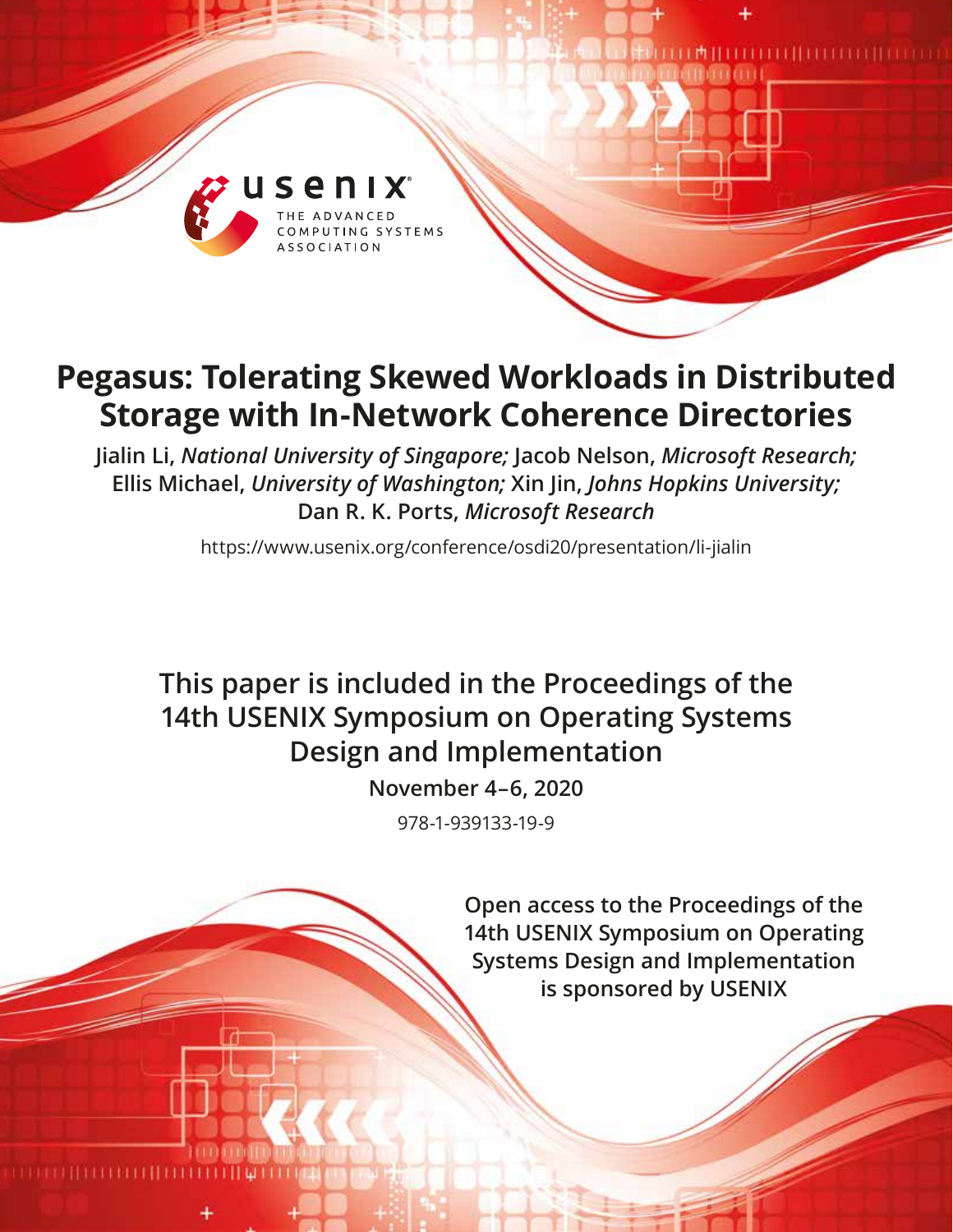

## Pegasus: Tolerating Skewed Workloads in Distributed Storage with In-Network Coherence Directories

Jialin Li<sup>1</sup>, Jacob Nelson<sup>2</sup>, Ellis Michael<sup>3</sup>, Xin Jin<sup>4</sup>, and Dan R. K. Ports<sup>2</sup>

<sup>1</sup>National University of Singapore, <sup>2</sup>Microsoft Research, <sup>3</sup>University of Washington, 4 Johns Hopkins University

## Abstract

High performance distributed storage systems face the challenge of load imbalance caused by skewed and dynamic workloads. This paper introduces Pegasus, a new storage system that leverages new-generation programmable switch ASICs to balance load across storage servers. Pegasus uses *selective replication* of the most popular objects in the data store to distribute load. Using a novel in-network coherence directory, the Pegasus switch tracks and manages the location of replicated objects. This allows it to achieve load-aware forwarding and dynamic rebalancing for replicated keys, while still guaranteeing data coherence and consistency. The Pegasus design is practical to implement as it stores only forwarding metadata in the switch data plane. The resulting system improves the throughput of a distributed in-memory key-value store by more than  $10\times$  under a latency SLO – results which hold across a large set of workloads with varying degrees of skew, read/write ratio, object sizes, and dynamism.

## 1 Introduction

Distributed storage systems are tasked with providing fast, predictable performance in spite of immense and unpredictable load. Systems like Facebook's memcached deployment [\[50\]](#page-17-0) store trillions of objects and are accessed thousands of times on each user interaction. To achieve scale, these systems are distributed over many nodes; to achieve performance predictability, they store data primarily or entirely in memory.

A key challenge for these systems is balancing load in the presence of highly skewed workloads. Just as a celebrity may have many millions more followers than the average user, so too do some stored objects receive millions of requests per day while others see almost none [\[3,](#page-15-0) [67\]](#page-18-0). Moreover, the set of popular objects changes rapidly as new trends rise and fall [\[5\]](#page-15-1). While classic algorithms like consistent hashing [\[30\]](#page-16-0) are effective at distributing load when all objects are of roughly equal popularity, here they fall short: requests for a single popular object commonly exceed the capacity of any individual server.

Replication makes it possible to handle objects whose request load exceeds one server's capacity. Replicating *every* object, while effective at load balancing [\[13,](#page-15-2) [49\]](#page-17-1), introduces a high storage overhead. *Selective replication* of only a set of hot objects avoids this overhead. Leveraging prior analysis of caching [\[17\]](#page-15-3), we show that surprisingly few objects need to be replicated in order to achieve strong load-balancing properties. However, keeping track of which objects are hot and where they are stored is not straightforward, especially when the storage system may have hundreds of thousands of clients, and keeping multiple copies consistent is even harder [\[50\]](#page-17-0).

We address these challenges with Pegasus, a distributed storage system that uses a new architecture for selective replication and load balancing. Pegasus uses a programmable dataplane switch to route requests to servers. Drawing inspiration from CPU cache coherency protocols [\[4,](#page-15-4) [19,](#page-15-5) [22,](#page-16-1) [31,](#page-16-2) [34,](#page-16-3) [36,](#page-16-4) [37,](#page-16-5) [40\]](#page-16-6), the Pegasus switch acts as an *in-network coherence directory* that tracks which objects are replicated and where. Leveraging the switch's central view of request traffic, it can forward requests to replicas in a load-aware manner. Unlike prior approaches, Pegasus's coherence directory also allows it to dynamically rebalance the replica set *on each write operation*, accelerating both read- and write-intensive workloads – while still maintaining strong consistency.

Pegasus introduces several new techniques, beyond the concept of the in-network coherence directory itself. It uses a lightweight version-based coherence protocol to ensure consistency. Load-aware scheduling is implemented using a combination of reverse in-network telemetry and in-switch weighted round-robin policy. Finally, to provide fault tolerance, Pegasus uses a simple chain replication [\[66\]](#page-18-1) protocol to create multiple copies of data in different racks, each loadbalanced with its own switch.

Pegasus is a practical approach. We show that it can be implemented using a Barefoot Tofino switch, and provides effective load balancing with minimal switch resource overhead. In particular, unlike prior systems [\[29,](#page-16-7) [45\]](#page-17-2), Pegasus stores no application data in the switch, only metadata. This reduces switch memory usage to less than 3.5% of the total switch SRAM, permitting it to co-exist with existing switch functionality and thus reducing a major barrier to adoption [\[56\]](#page-17-3).

Using 28 servers and a Pegasus switch, we show:

- Pegasus can increase the throughput by up to  $10\times$  or reduce by 90% the number of servers required – of a system subject to a 99%-latency SLO.
- Pegasus can react quickly to dynamic workloads where the set of hot keys changes rapidly, and can recover quickly from server or rack failures.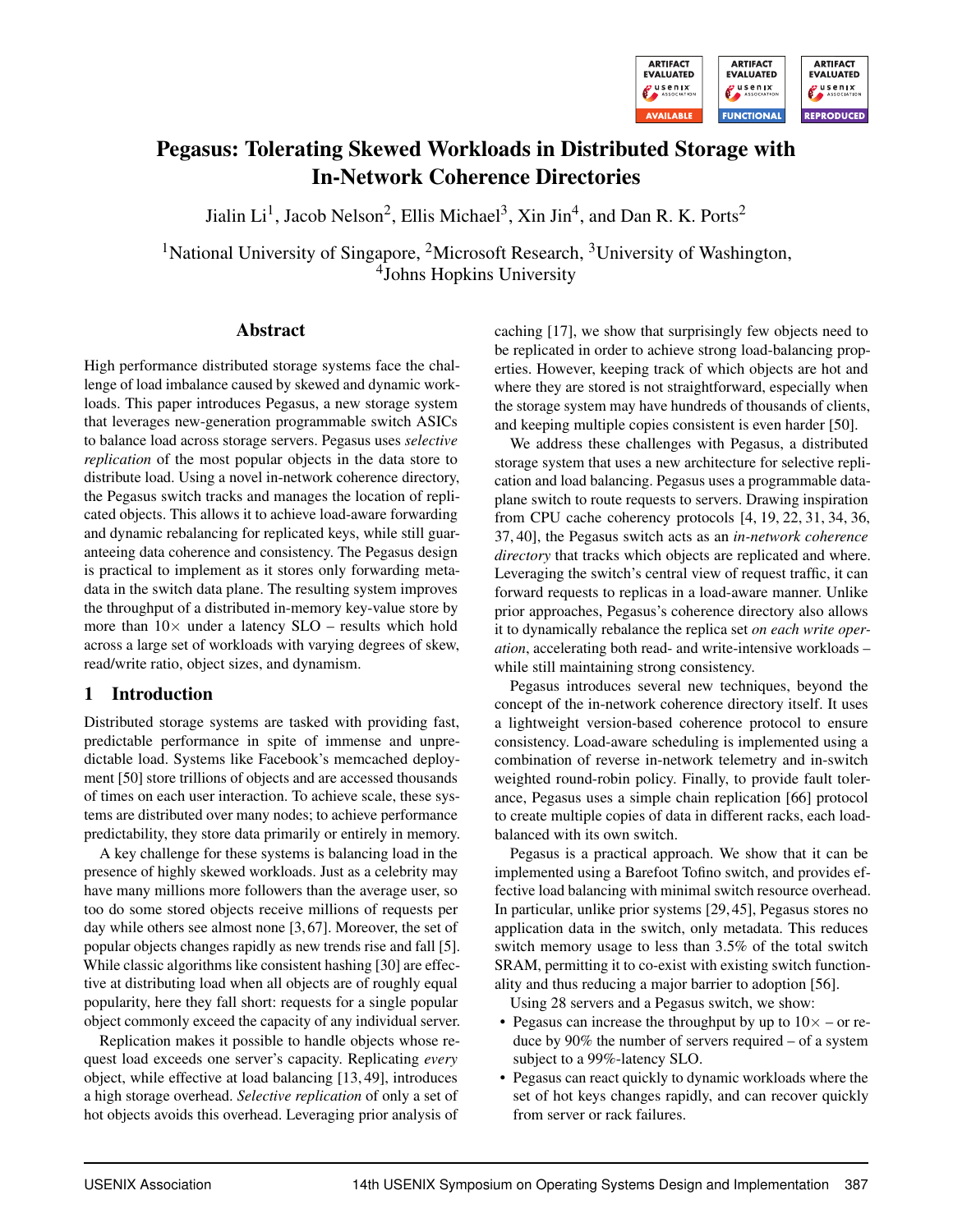- Pegasus can provide strong load balancing properties by only replicating a small number of objects.
- Pegasus is able to achieve these benefits for many classes of workloads, both read-heavy and write-heavy, with different object sizes and levels of skew.

## <span id="page-2-0"></span>2 Motivation

Real-world workloads for storage systems commonly ex-hibit highly skewed object access patterns [\[3,](#page-15-0) [6,](#page-15-6) [26,](#page-16-8) [50,](#page-17-0) [51\]](#page-17-4). Here, a small fraction of popular objects receive disproportionately more requests than the remaining objects. Many such workloads can be modeled using Zipfian access distributions [\[3,](#page-15-0) [5,](#page-15-1) [6,](#page-15-6) [67\]](#page-18-0); recent work has shown that some real workloads exhibit unprecedented skew levels (e.g., Zipf distributions with  $\alpha > 1$ ) [\[10,](#page-15-7)67]. Additionally, the set of popular objects changes dynamically: in some cases, the average hot object loses its popularity within 10 minutes [\[5\]](#page-15-1).

Storage systems typically partition objects among multiple storage servers for scalability and load distribution. The implication of high skew in workloads is that load across storage servers is also uneven: the few servers that store the most popular objects will receive disproportionately more traffic than the others. The access skew is often high enough that the load for an object can exceed the processing capacity of a single server, leading to server overload. To reduce performance penalties, the system needs to be over-provisioned, which significantly increases overall cost.

Skewed workloads are diverse. Read-heavy workloads have been the focus of many recent studies, and many systems optimize heavily for them (e.g., assuming  $> 95\%$  of requests are reads) [\[21,](#page-16-9) [29,](#page-16-7) [41,](#page-16-10) [45\]](#page-17-2). While many workloads do fall into this category, mixed or write-heavy workloads are also common [\[67\]](#page-18-0). Object sizes also vary widely, even within one provider. Systems may store small values (a few bytes), larger values (kilobytes to megabytes), or a combination of the two [\[1,](#page-15-8)[3,](#page-15-0)[5,](#page-15-1)[67\]](#page-18-0). An ideal solution to workload skew should be able to handle all of these cases.

## 2.1 Existing Approaches

How should a storage system handle skewed workloads, where the request load for a particularly popular object might exceed the processing capability of an individual server? Two existing approaches have proven effective here: caching popular objects in a faster tier, and replicating objects to increase aggregate load capacity.

Caching Caching has long served as the standard approach for accelerating database-backed web applications. Recent work has demonstrated, both theoretically and practically, the effectiveness of a caching approach: only a small number of keys need to be cached in order to achieve provable load balancing guarantees [\[17,](#page-15-3) [29,](#page-16-7) [41\]](#page-16-10).

There are, however, two limitations with the caching approach. First, the effectiveness of caching hinges on the ability to build a cache that can handle orders of magnitude more

requests than the storage servers. Once an easily met goal, this has become a formidable challenge as storage systems themselves employ in-memory storage [\[50,](#page-17-0) [53,](#page-17-5) [58\]](#page-17-6), clever data structures [\[42,](#page-16-11) [46\]](#page-17-7), new NVM technologies [\[25,](#page-16-12) [68\]](#page-18-2), and faster network stacks [\[38,](#page-16-13)[42,](#page-16-11)[48\]](#page-17-8). Recent efforts to build faster caches out of programmable switches [\[29,](#page-16-7) [45\]](#page-17-2) address this, but hardware constraints impose significant limitations, e.g., an inability to support values greater than 128 bytes. Secondly, caching solutions only benefit read-heavy workloads, as cached copies must be invalidated until writes are processed by the storage servers.

Selective Replication Replication is another common solution to load imbalance caused by skewed workloads. By selectively replicating popular objects [\[2,](#page-15-9) [9,](#page-15-10) [13,](#page-15-2) [50\]](#page-17-0), requests to these objects can be sent to any of the replicas, effectively distributing load across servers.

Existing selective replication approaches, however, face two challenges. First, clients must be able to identify the replicated objects and their locations – which may change as object popularity changes. This could be done using a centralized directory service, or by replicating the directory to the clients. Both pose scalability limitations: a centralized directory service can easily become a bottleneck, and keeping a directory synchronized among potentially hundreds of thousands of clients is not easy.

Providing consistency for replicated objects is the second major challenge – a sufficiently complex one that existing systems do not attempt to address it. They either replicate only read-only objects, or require users to explicitly manage inconsistencies resulting from replication [\[2,](#page-15-9) [9\]](#page-15-10). The solutions required to achieve strongly consistent replication (e.g., consensus protocols [\[35\]](#page-16-14)) are notoriously complex, and incur significant coordination overhead [\[39\]](#page-16-15), particularly when objects are modified frequently.

## 2.2 Pegasus Goals

The goal of our work is to provide an effective load balancing solution for the aforementioned classes of challenging workloads. Concretely, we require our system to 1) provide good load balancing for dynamic workloads with high skew, 2) work with fast in-memory storage systems, 3) handle arbitrary object sizes, 4) guarantee linearizability [\[24\]](#page-16-16), and 5) be equally effective for read-heavy, write-heavy, and mixed read- /write workloads. As listed in [Table 1,](#page-3-0) existing systems make explicit trade-offs and none of them simultaneously satisfy all five properties. In this paper, we will introduce a new distributed storage load balancing approach that makes no compromises, using an *in-network coherence directory*.

## <span id="page-2-1"></span>3 System Model

Pegasus is a design for rack-scale storage systems consisting of a number of storage servers connected via a single top-ofrack (ToR) switch, as shown in [Figure 1.](#page-3-1) Pegasus combines in-switch load balancing logic with a new storage system. The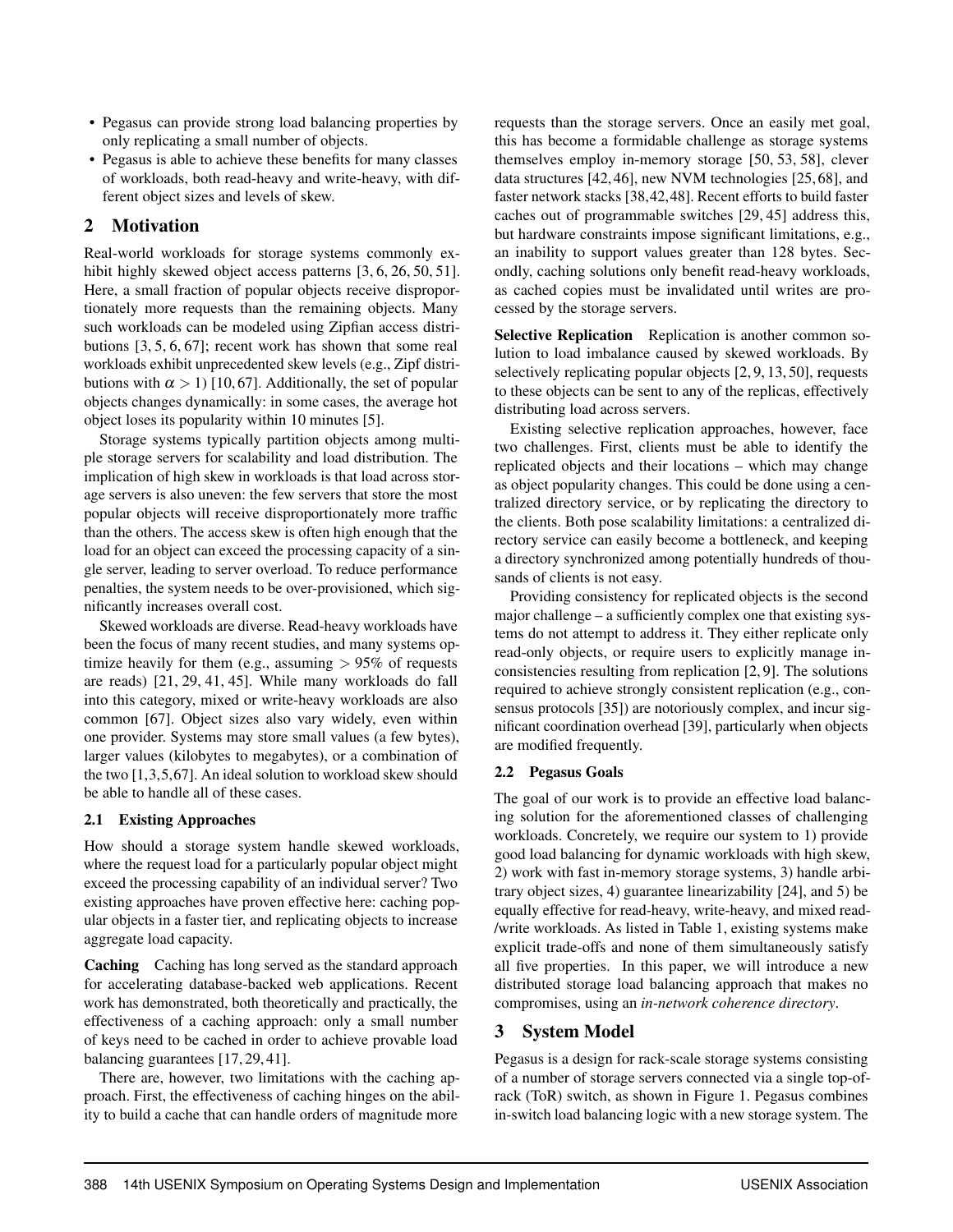<span id="page-3-0"></span>

|                         | Highly Skewed | <b>Fast In-Memory</b> | All Object   | Strong      | Any Read-Write |
|-------------------------|---------------|-----------------------|--------------|-------------|----------------|
|                         | Workload      | <b>Store</b>          | <b>Sizes</b> | Consistency | Ratio          |
| Consistent Hashing [30] |               |                       |              |             |                |
| Slicer <sup>[2]</sup>   |               |                       |              |             |                |
| Orleans [9]             |               |                       |              |             |                |
| $EC-Cache$ [57]         |               |                       |              |             |                |
| Scale-Out ccNUMA [21]   |               |                       |              |             |                |
| SwitchKV [41]           |               |                       |              |             |                |
| NetCache [29]           |               |                       |              |             |                |
| Pegasus                 |               |                       |              |             |                |

*Table 1: A comparison of existing load balancing systems vs. Pegasus. In the "Any Read-Write Ratio" column, we only consider systems that provide strong consistency.*

<span id="page-3-1"></span>

*Figure 1: Pegasus system model. Pegasus is a rack-scale storage system. It augments the top-of-rack switch with an in-network coherence directory to balance load across storage servers in the rack. Servers store data in memory for fast and predictable performance.*

Pegasus system provides a key-value store with a read/write interface. It does not support read-modify-write or atomic cross-key operations. Pegasus ensures strong data consistency (specifically, linearizability [\[24\]](#page-16-16)). It uses in-memory storage to offer fast and predictable performance.

The Pegasus architecture is a co-design of in-switch processing and an application-level protocol. This is made possible by leveraging the capabilities of newly available switches with programmable dataplanes, such as the Barefoot Tofino, Cavium XPliant, or Broadcom Trident3 families. Broadly speaking, these chips offer reconfigurability in three relevant areas: (1) programmable parsing of application-specific headers; (2) flexible packet processing pipelines, usually consisting of 10–20 pipeline stages each capable of a match lookup and one or more ALU operations; and (3) general-purpose memory, on the order of 10 MB. Importantly, all of these features are on the switch dataplane, meaning that they can be used while processing packets at full line rate – a total capacity today measured in terabits per second.

Pegasus provides load balancing at the rack level, i.e., 32– 256 servers connected by a single switch. It does not provide fault tolerance guarantees within the rack. Larger-scale, resilient systems can be built out of multiple Pegasus racks. For these systems, Pegasus ensures availability using a chain replication protocol to replicate objects across multiple racks for fault tolerance.

## 4 A Case for In-Network Directories

As we have discussed in [§2,](#page-2-0) selectively replicating popular objects can offer good load balancing for highly skewed workloads, and it avoids certain drawbacks of a caching approach. Existing selective replication solutions, however, fall short in providing efficient directory services and strong consistency for the dynamic set of replicated objects. Our key observation is that in a rack-scale storage system [\(§3\)](#page-2-1), the ToR switch serves as a *central point* of the system and is on the path of every client request and server reply. This enables us to implement a *coherence directory* abstraction in the ToR switch that addresses both challenges at the same time. It can track the location of every replicated object in the system and forward requests to servers with available capacity, and even change the number or location of replicas by determining where to send WRITE requests. Leveraging this in-network coherence directory, we co-design a *version-based coherence protocol* which guarantees linearizability and is highly efficient at processing object updates, enabling us to provide good load balancing even for write-intensive workloads.

## 4.1 Coherence Directory for Replicated Data

How do we design an efficient selective replication scheme that provides strong consistency? At a high level, the system needs to address the following challenges: first, it needs to track the replicated items and their locations with the latest value (i.e., the replica set). Second, read requests for a replicated object must be forwarded to a server in the current replica set. Third, after a write request is completed, all subsequent read requests must return the updated value.

The standard distributed systems approaches to this problem do not work well in this environment. One might try to have clients contact any server in the system, which then forwards the query to an appropriate replica for the data, as in distributed hash tables [\[14,](#page-15-11) [59,](#page-17-10) [60\]](#page-17-11). However, for in-memory storage systems, receiving and forwarding a request imposes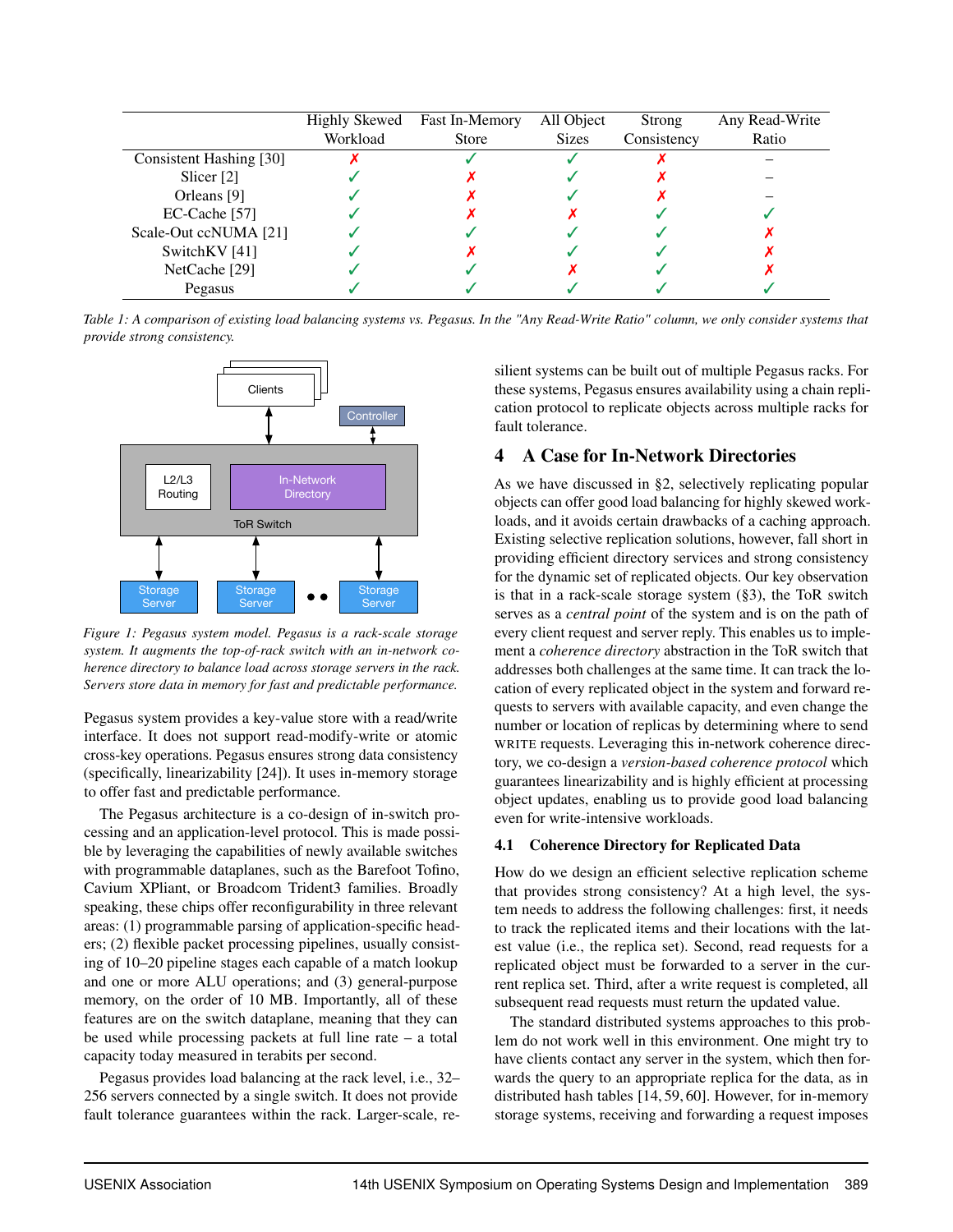nearly as much load as executing it entirely. Nor is it feasible for clients to directly track the location of each object (e.g., using a configuration service [\[8,](#page-15-12) [27\]](#page-16-17)), as there may be hundreds of thousands or millions of clients throughout the datacenter, and it is a costly proposition to update each of them as new objects become popular or an object's replica set is updated.

In Pegasus, we take a different approach. We note that these are the same set of challenges faced by CPU cache coherence and distributed shared memory systems. To address the above issues, these systems commonly run a cache coherence protocol using a coherence directory [\[4,](#page-15-4) [19,](#page-15-5) [22,](#page-16-1) [31,](#page-16-2) [34,](#page-16-3) [36,](#page-16-4) [37,](#page-16-5) [40\]](#page-16-6). For each data block, the coherence directory stores an entry that contains the set of processors that have a shared or exclusive copy. The directory is kept up to date as processors read and write blocks – invalidating old copies as necessary – and can always point a processor to the latest version.

A coherence directory can be applied to selective replication. It can track the set of replicated objects and forward read requests to the right servers, and it can ensure data consistency by removing stale replicas from the replica set. However, to use a coherence directory for a distributed storage system requires the directory to handle all client requests. Implemented on a conventional server, it will quickly become a source of latency and a throughput bottleneck.

## <span id="page-4-0"></span>4.2 Implementing Coherence Directory in the Network

Where should we implement a coherence directory that processes all client requests while not becoming a performance bottleneck? The ToR switch, as shown in [Figure 1,](#page-3-1) provides a viable option for our targeted rack-scale storage systems. Switch ASICs are optimized for packet I/O: current generation switches can support packet processing at more than 10 Tb/s aggregate bandwidth and several billion packets per second [\[64,](#page-17-12) [65\]](#page-17-13). The programmable switches we target have a fixed-length reconfigurable pipeline, so any logic that fits within the pipeline can run at the switch's full line rate. Thus, implementing the coherence directory in the ToR switch for a rack-scale storage system will not become the bottleneck nor add significant latency, as it already processes all network traffic for the rack.

But can we implement a coherence directory efficiently in the ToR switch? To do so, two challenges have to be addressed. First, we need to implement all data structures and functional logic of a coherence directory in the switch *data plane*. We show that this is indeed possible with recent programmable switches: we store the replicated keys and their replica sets in the switch's memory, match and forward based on custom packet header fields (e.g. keys and operation types), and apply directory updating rules for the coherence protocol. We give a detailed description of our switch implementation in [§8.](#page-9-0)

Second, the switch data plane has limited resources and many are already consumed by bread-and-butter switch functionality [\[56\]](#page-17-3). As the coherence directory tracks the replica set for each replicated object, the switch can only support a

limited number of objects to be replicated. Our design meets this challenge. Interestingly, it is possible to achieve provable load balancing guarantees if we only replicate the most popular *O*(*n*log*n*) objects to all servers, where *n* is the *number of servers* (not keys) in the system (we give a more detailed analysis of this result in [§4.5\)](#page-5-0). Moreover, the coherence directory only stores small metadata such as key hashes and server IDs. For a rack-scale system with 32–256 servers, the size of the coherence directory is a small fraction of the available switch resources.

## 4.3 A Coherence Protocol for the Network

Designing a coherence protocol using an in-network coherence directory raises several new challenges. Traditional CPU cache coherence protocols can rely on an ordered and reliable interconnection network, and they commonly block processor requests during a coherence update. Switch ASICs have limited buffer space and therefore cannot hold packets indefinitely. Network links between ToR switches and servers are also unreliable: packets can be arbitrarily dropped, reordered, or duplicated. Many protocols for implementing ordered and reliable communication require complex logic and large buffering space that are unavailable on a switch.

We design a new *version-based*, *non-blocking* coherence protocol to address these challenges. The switch assigns a monotonically increasing version number to each write request and inserts it in the packet header. Servers store these version numbers alongside each object, and attach the version number in each read and write reply. The switch additionally stores a *completed* version number for each replicated object in the coherence directory. When receiving read or write replies (for replicated objects), the switch compares the version in the reply with the *completed* version in the directory. If the version number in the reply is higher, the switch updates the *completed* version number and resets the replica set to include only the source server. Subsequent read requests are then forwarded to the server with the new value. When more than one server has the latest value of the object, the version number in the reply can be equal to the *completed* version. In that case, we add the source server (if not already present) to the replica set so that subsequent read requests can be distributed among up-to-date replicas.

This protocol – which we detail in  $§6$  – guarantees linearizability [\[24\]](#page-16-16). It leverages two key insights. First, all storage system requests and replies have to traverse the ToR switch. We therefore only need to update the in-network coherence directory to guarantee data consistency. This allows us to avoid expensive invalidation traffic or inter-server coordination overhead. Second, we use version numbers, applied by the switch to packet headers, to handle network asynchrony.

## <span id="page-4-1"></span>4.4 Load-Aware Scheduling

When forwarding read requests, the switch can pick any of the servers currently in the replica set. The simplest policy is to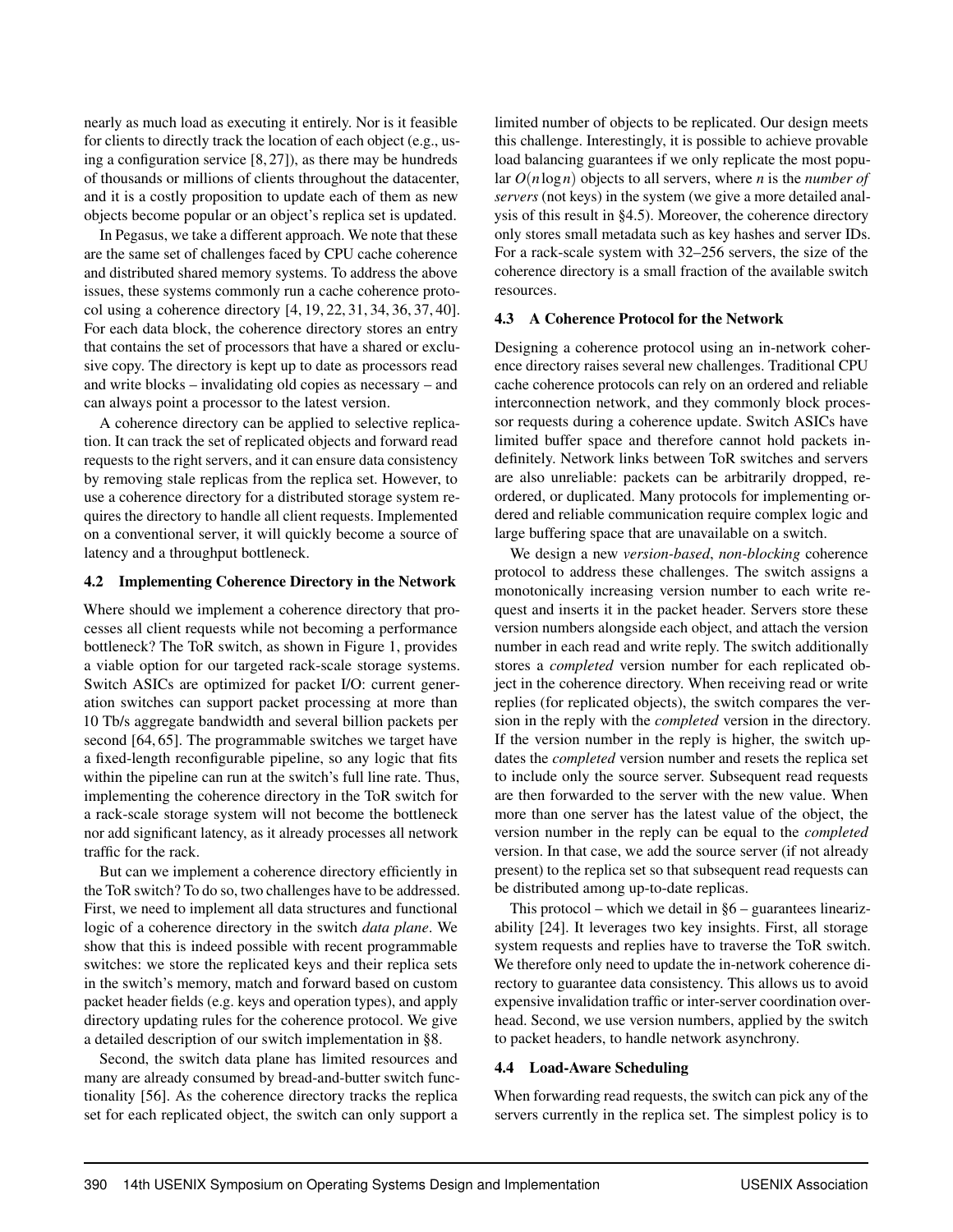select a random server from the set and rely on statistical load balancing among the servers. However, this approach falls short when the processing capacity is uneven on the storage servers (e.g. due to background tasks or different hardware specifications). To handle this issue, we also implement a weighted round-robin policy: storage servers periodically report their system load to the controller. The controller assigns weights for each server based on these load information and installs them on the switch. The switch then forwards requests to servers in the replica set proportional to their weights. Note that our in-network directory approach provides the mechanism for performing server selection. A full discussion of all scheduling policies is beyond the scope of this paper.

Surprisingly, these mechanisms can also be used for write requests. At first glance, it appears necessary to broadcast new writes to all servers in the replica set – potentially creating significant load and overloading some of the servers. However, the switch can choose a *new* replica set for the object on *each* write. It can forward write requests to one or more of the servers, and the coherence directory ensures data consistency, no matter which server the switch selects. The ability to move data frequently allows a switch to use load-aware scheduling *for both read and write requests*. This is key to Pegasus's ability to improve performance for both read- and write-intensive workloads.

## <span id="page-5-0"></span>4.5 Feasibility of An In-Network Coherence Directory

Pegasus makes efficient use of switch resources because it only tracks object metadata (vs. full object contents [\[29\]](#page-16-7)), and only for a small number of objects. We claimed in [§4.2](#page-4-0) that Pegasus only needs to replicate the most popular  $O(n \log n)$ objects (where  $n$  is the number of servers) to achieve strong load balancing guarantees. This result is an extension of previous work [\[17\]](#page-15-3) which showed that *caching* the *O*(*n*log*n*) most frequently accessed objects is sufficient to achieve provable load balancing. That is, if we exclude these objects, the remaining load on each server exceeds the average load by at most a slack factor  $\alpha$ , which depends on the constant factors but is generally quite small; see [§9.5.](#page-12-0) Intuitively, most of the load in a highly-skewed workload is (by definition) concentrated in a few keys, so eliminating that load rebalances the system.

Our approach, rather than absorbing that load with a cache, is to redistribute it among the storage servers. A consequence of the previous result is that if the total request handling capacity of the system exceeds the request load by a factor of  $\alpha$ , then there exists a way to redistribute the requests of the top  $O(n \log n)$  keys such that no server exceeds its capacity. For read-only workloads, a simple way to achieve this is to replicate these keys to all servers, then route request to any server with excess capacity, e.g., by routing a request for a replicated key to the least-loaded server in the system.

Writes complicate the situation because they must be processed by all servers storing the object. As described in [§4.4,](#page-4-1)

<span id="page-5-1"></span>

|  |  |  |  | ETH IP UDP OP KEYHASH VER SERVERID |  |  |
|--|--|--|--|------------------------------------|--|--|
|--|--|--|--|------------------------------------|--|--|

*Figure 2: Pegasus packet format. The Pegasus application-layer header is embedded in the UDP payload.* OP *is the request or reply type.* KEYHASH *contains the hash value of the key.* VER *is an object version number.* SERVERID *contains a unique server identifier.*

Pegasus can pick a new replica set, and a new replication factor, for an object on each write. Pegasus accomodates writeintensive workloads by tracking the write fraction for each object and setting the replication factor proportional to the expected number of reads per write, yielding constant overhead. Strictly speaking, our initial analysis (for read-only workloads) may not apply in this case, as it is no longer possible to send a read to *any* server. However, since Pegasus can rebalance the replica set on every write and dynamically adjusts the replication factor, it remains effective at load balancing for any read-write ratio. Intuitively, a read-mostly workload has many replicas, so Pegasus has a high degree of freedom for choosing a server for each read, whereas a write-mostly workload has fewer replicas but constantly rebalances them to be on the least-loaded servers.

## <span id="page-5-2"></span>5 Pegasus Overview

We implement an in-network coherence directory in a new rack-scale storage system, Pegasus. [Figure 1](#page-3-1) shows the high level architecture of a Pegasus deployment. All storage servers reside within a single rack. The top-of-rack (ToR) switch that connects all servers implements Pegasus's coherence directory for replicated objects.

Switch. The ToR switch maintains the coherence directory: it stores the set of replicated keys, and for each key, a list of servers with a valid copy of the data. To reduce switch resource overhead and to support arbitrary key sizes, the directory identifies keys by a small fixed-sized hash.

Pegasus defines an application-layer packet header embedded in the L4 payload, as shown in [Figure 2.](#page-5-1) Pegasus reserves a special UDP port for the switch to match Pegasus packets. The application-layer header contains an OP field, either READ, WRITE, READ-REPLY, or WRITE-REPLY. KEY-HASH is an application-generated, fixed-size hash value of the key. VER is an object version number assigned by the switch. SERVERID contains a unique identification of the server and is filled by servers on replies. If at-most-once semantics is required [\(§6.4\)](#page-7-0), the header will additionally contain REQID, a globally unique ID for the request (assigned by the client). Non-Pegasus packets are forwarded using standard L2/L3 routing, keeping the switch fully compatible with existing network protocols.

To keep space usage low, the Pegasus switch keeps directory entries only for the small set of replicated objects. Read and write requests for replicated keys are forwarded according to the Pegasus load balancing and coherence protocol. The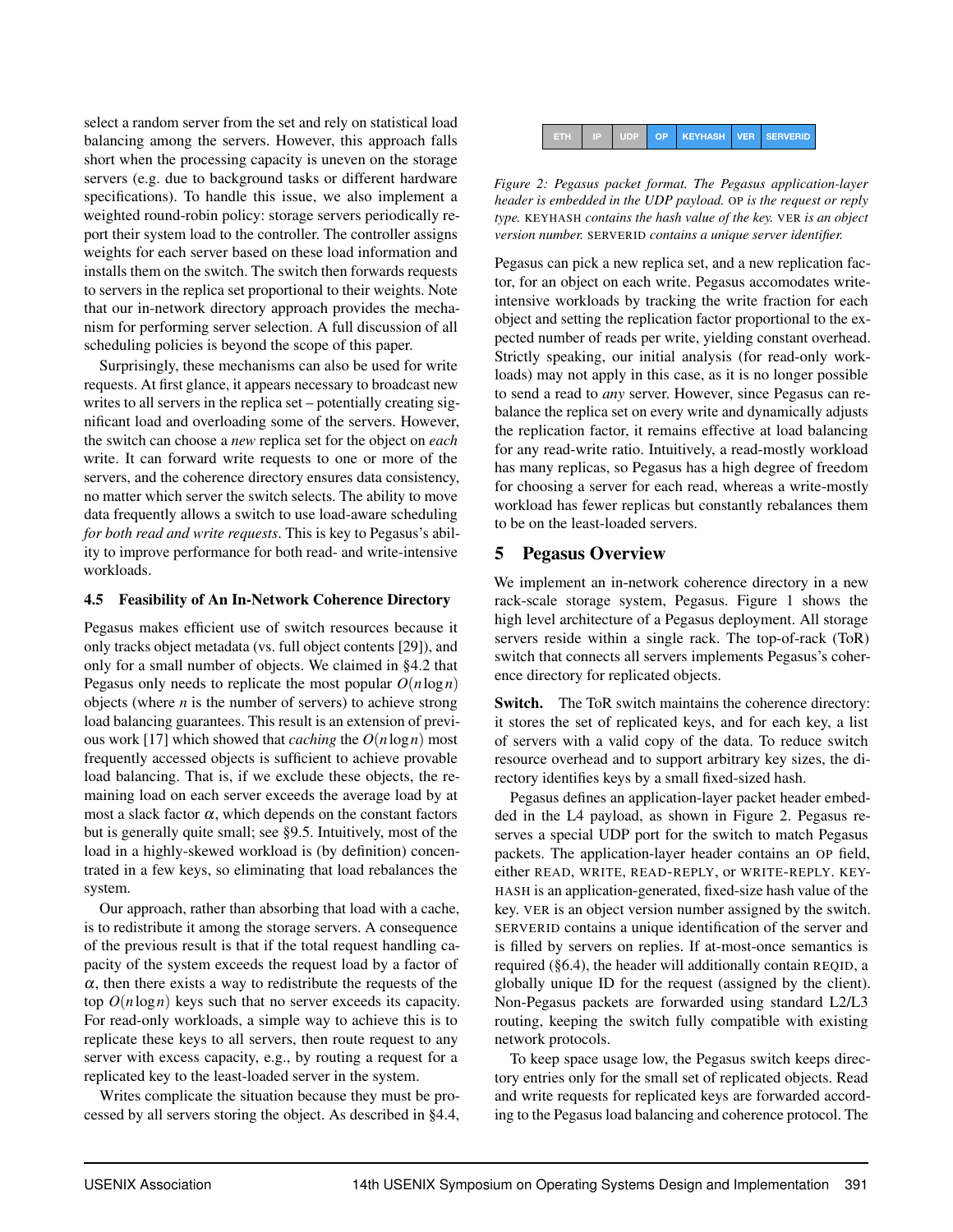#### <span id="page-6-2"></span>Switch States:

- ver\_next: next version number
- rkeys: set of replicated keys
- rset: map of replicated keys  $\rightarrow$  set of servers with a valid copy
- ver\_completed: map of replicated keys  $\rightarrow$  version number of the latest completed WRITE

#### *Figure 3: Switch states*

other keys are mapped to a *home server* using a fixed algorithm, e.g., consistent hashing [\[30\]](#page-16-0). Although this algorithm could be implemented in the switch, we avoid the need to do so by having clients address their packets to the appropriate server; for non-replicated keys, the Pegasus switch simply forwards them according to standard L2/L3 forwarding policies.

Controller. The Pegasus control plane decides *which* keys should be replicated. It is responsible for updating the coherence directory with the most popular  $O(n \log n)$  keys. To do so, the switch implements a request statistics engine that tracks the access rate of each key using both the data plane and the switch CPU. The controller – which can be run on the switch CPU, or a remote server – reads access statistics from the engine to find the most popular keys. The controller keeps only soft state, and can be immediately replaced if it fails.

## <span id="page-6-0"></span>6 Pegasus Protocol

To simplify exposition, we begin by describing the core Pegasus protocol [\(§6.2\)](#page-6-1), under the assumption that the set of popular keys is fixed, and show that it provides linearizability. We then show how to handle changes in which keys are popular [\(§6.3\)](#page-7-1), and how to provide exactly-once semantics [\(§6.4\)](#page-7-0). Finally, we discuss server selection policies [\(§6.5\)](#page-8-0) and other protocol details [\(§6.6\)](#page-8-1).

Additionally, a TLA+ specification of the protocol which we have model checked for safety is available in our public repository [\[55\]](#page-17-14).

## 6.1 Switch State

To implement an in-network coherence directory, Pegasus maintains a small amount of metadata in the switch dataplane, as listed in [Figure 3.](#page-6-2) A counter ver\_next keeps the next version number to be assigned. A lookup table rkeys stores the  $O(n \log n)$  replicated hot keys, using KEYHASH in the packet header as the lookup key. For each replicated key, the switch maintains the set of servers with a valid copy in rset, and the version number of the latest completed WRITE in ver\_completed. In [§8,](#page-9-0) we elaborate how we store this state and implement this functionality in the switch dataplane.

## <span id="page-6-1"></span>6.2 Core Protocol: Request and Reply Processing

The core Pegasus protocol balances load by tracking the replica set of popular objects. It can load balance READ operations by choosing an existing replica to handle the request, and can change the replica set for an object by choosing which replicas process WRITE operations. Providing this load balancing while ensuring linearizability requires making sure that

## <span id="page-6-3"></span>Algorithm 1 HandleRequestPacket(pkt)

- 1: **if**  $pkt \cdot op = \text{WRITE}$  then
- 2: *pkt.ver*  $\leftarrow$  *ver next*++
- 3: end if
- 4: if *rkeys*.*contains*(*pkt*.*keyhash*) then
- 5: **if**  $pkt.op = READ$  **then**
- 6: *pkt.dst*  $\leftarrow$  select replica from *rset*[*pkt.keyhash*]
- 7: **else if**  $pkt \cdot op = \text{WRITE}$  then
- 8:  $pkt.dst \leftarrow select from all servers$
- $9:$  end if
- 10: end if
- 11: Forward packet

## <span id="page-6-4"></span>Algorithm 2 HandleReplyPacket(pkt)

|          | 1: <b>if</b> rkeys.contains( $pkt$ .keyhash) <b>then</b>              |
|----------|-----------------------------------------------------------------------|
| 2:       | <b>if</b> $pkt \cdot ver \geq ver\_completed[pkt \cdot keyhash]$ then |
| 3:       | $ver\_completed[pkt.keyhash] \leftarrow plt.ver$                      |
| 4:       | $rset[ptt.keyhash] \leftarrow set(plt.serverid)$                      |
| 5:       | else if $pkt.ver = ver\_completed[pkt.keyhash]$ then                  |
| 6:       | rset[plet.keyhash].add(pkt.serverid)                                  |
| $7\cdot$ | end if                                                                |
|          | $8:$ end if                                                           |
|          | 9: Forward packet                                                     |

the in-network directory tracks the location of the *latest successfully written value* for each replicated key. Pegasus does this by assigning version numbers to incoming requests and monitoring outgoing replies to detect when a new version has been written.

## *6.2.1 Handling Client Requests*

The Pegasus switch assigns a version number to every WRITE request, by writing ver\_next into its header and incrementing ver\_next [\(Algorithm 1](#page-6-3) line 1-3). It determines how to forward a request by matching the request's key hash with the rkeys table. If the key is not replicated, the switch simply forwards the request to the original destination – the home server of the key. For replicated keys, it forwards READ requests by choosing one server from the key's rset. For replicated WRITEs, it chooses one or more destinations from the set of all servers. In both cases, this choice is made according to the server selection policy [\(§6.5\)](#page-8-0).

Storage servers maintain a version number for each key alongside its value. When processing a WRITE request, the server compares VER in the header with the version in the store, and updates both the value and the version number *only if* the packet has a *higher* VER. It also includes the version number read or written in the header of READ-REPLY and WRITE-REPLY messages.

## *6.2.2 Handling Server Replies*

When the switch receives a READ-REPLY or a WRITE-REPLY, it looks up the reply's key hash in the switch rkeys table.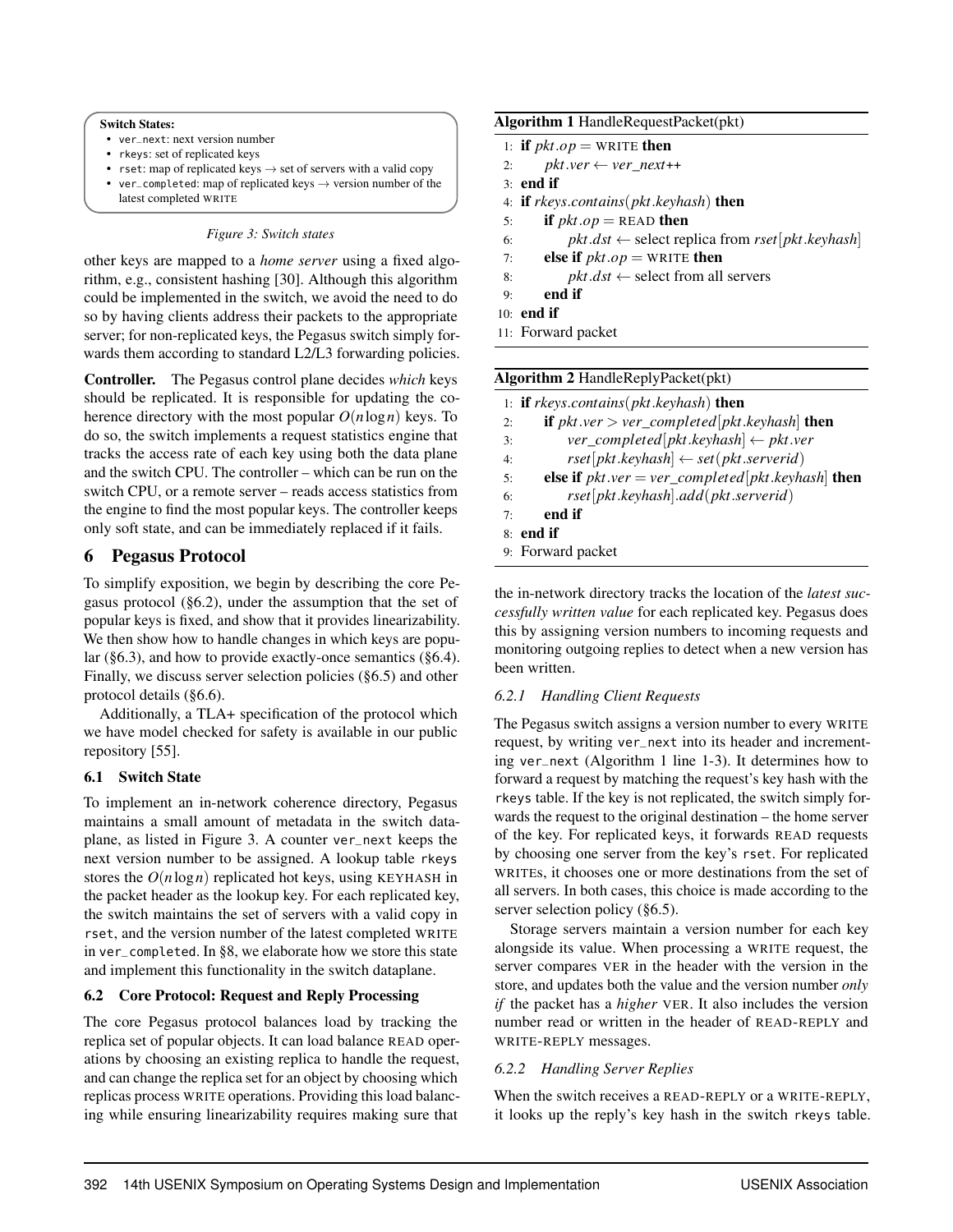If the key is replicated, the switch compares VER in the packet header with the latest completed version of the key in ver\_completed. If the reply has a higher version number, the switch updates ver\_completed and resets the key's replica set to include only the source server [\(Algorithm 2](#page-6-4) line 1-4). If the two version numbers are equal, the switch adds the source server to the key's replica set [\(Algorithm 2](#page-6-4) line 5-7).

The effect of this algorithm is that write requests are sent to a new replica set which may or may not overlap with the previous one. As soon as one server completes and acknowledges the write, the switch directs all future read requests to it – which is sufficient to ensure linearizability. As other replicas also acknowledge the same version of the write, they begin to receive a share of the read request load.

## *6.2.3 Correctness*

Pegasus provides linearizability [\[24\]](#page-16-16). The intuition behind this is that the Pegasus directory monitors all traffic, and tracks where the latest observed version of a key is located. As soon as any client sees a new version of the object – as indicated by a READ-REPLY or WRITE-REPLY containing a higher version number – the switch updates the directory to send future read requests to the server holding that version.

The critical invariant is that the Pegasus directory contains at least one address of a replica storing a copy of the latest write to be *externalized*, as well as a version number of that write. A write is externalized when its value can be observed outside the Pegasus system, which can happen in two ways. The way a write is usually externalized is when a WRITE-REPLY is sent, indicating that the write has been completed. It is also possible, if the previous and current replica set overlap, that a server will respond to a concurrent READ with the new version before the WRITE-REPLY is delivered. Pegasus detects both cases by monitoring both WRITE-REPLY and READ-REPLY messages, and updating the directory if VER exceeds the latest known compatible version number.

This invariant, combined with Pegasus's policy of forwarding reads to a server from the directory's replica set, is sufficient to ensure linearizability:

- WRITE operations can be ordered by their version numbers.
- If a READ operation *r* is submitted after a WRITE operation *w* completes, then *r* comes after *w* in the apparent order of operations because it is either forwarded to a replica with the version written by *w* or a replica with a higher version number.
- If a READ operation  $r_2$  is submitted after another READ  $r_1$ completes, then it comes after  $r_1$  in the apparent order of operations, because it will either be forwarded to a replica with the version  $r_1$  saw or a replica with a newer version.

#### <span id="page-7-1"></span>6.3 Adding and Removing Replicated Keys

Key popularities change constantly. The Pegasus controller continually monitors access frequencies and updates the coherence directory with the most popular  $O(n \log n)$  keys. We elaborate how access statistics are maintained in [§8.](#page-9-0)

When a new key becomes popular, Pegasus must create a directory entry for it. The Pegasus controller does this by adding the key's home server to rset. It also adds a mapping for the key in ver\_completed, associating it with ver\_next  $-1$ , the largest version number that could have been assigned to a write to that key at the key's home server. Finally, the controller adds the key to rkeys. This process does not immediately move or replicate the object. However, later WRITE requests will be sent to a new (and potentially larger) replica set, with a version number necessarily larger than the one added to the directly. Once these newly written values are externalized, they will added to the directory as normal.

Transitioning a key from the replicated to unreplicated state is similarly straight-forward. The controller simply marks the switch's directory entry for transition. The next WRITE for that key is sent to its home server; once the matching WRITE-REPLY is received, the key is removed from the directory.

Read-only objects and virtual writes. The protocol above only moves an object to a new replica set (or back to its home node) on the next write. While this simplifies design, it poses a problem for objects that are read-only or modified infrequently. Conceptually, Pegasus addresses this by performing a write that does not change the object's value when an object needs to be moved. More precisely, the controller can force replication by issuing a *virtual write* to the key's home server, instructing it to increment its stored version number to the one in ver\_completed and to forward that value to other replicas so that they can be added to rset and assist in serving reads.

#### <span id="page-7-0"></span>6.4 Avoiding Duplicate Requests

At-most-once semantics, where duplicated or retried write requests are not reexecuted, are desirable. There is some debate about whether these semantics are required by linearizability or an orthogonal property [\[18,](#page-15-13) [28\]](#page-16-18), and many key-value stores do not have this property. Pegasus accommodates both camps by optionally supporting at-most-once semantics.

Pegasus uses the classic mechanism of maintaining a table of the most recent request from each client [\[43\]](#page-17-15) to detect duplicate requests. This requires that the same server process the original and the retried request, a requirement akin to "stickiness" in classic load balancers. A simple way to achieve this would be to send each write request initially to the object's home server. However, this sacrifices load balancing of writes.

We instead provide duplicate detection without sacrificing load balancing by noticing that it is not necessary for one server to see all requests for an object – only that a retried request goes to the same server that previously processed it. Thus, Pegasus forwards a request initially to a single *detector node* – a server deterministically chosen by the *request's* unique REQID, rather than the key's hash. It also writes into a packet header the other replicas, if any, that the request should be sent to. The detector node determines if the request is a duplicate; if not, it processes it and forwards the request to the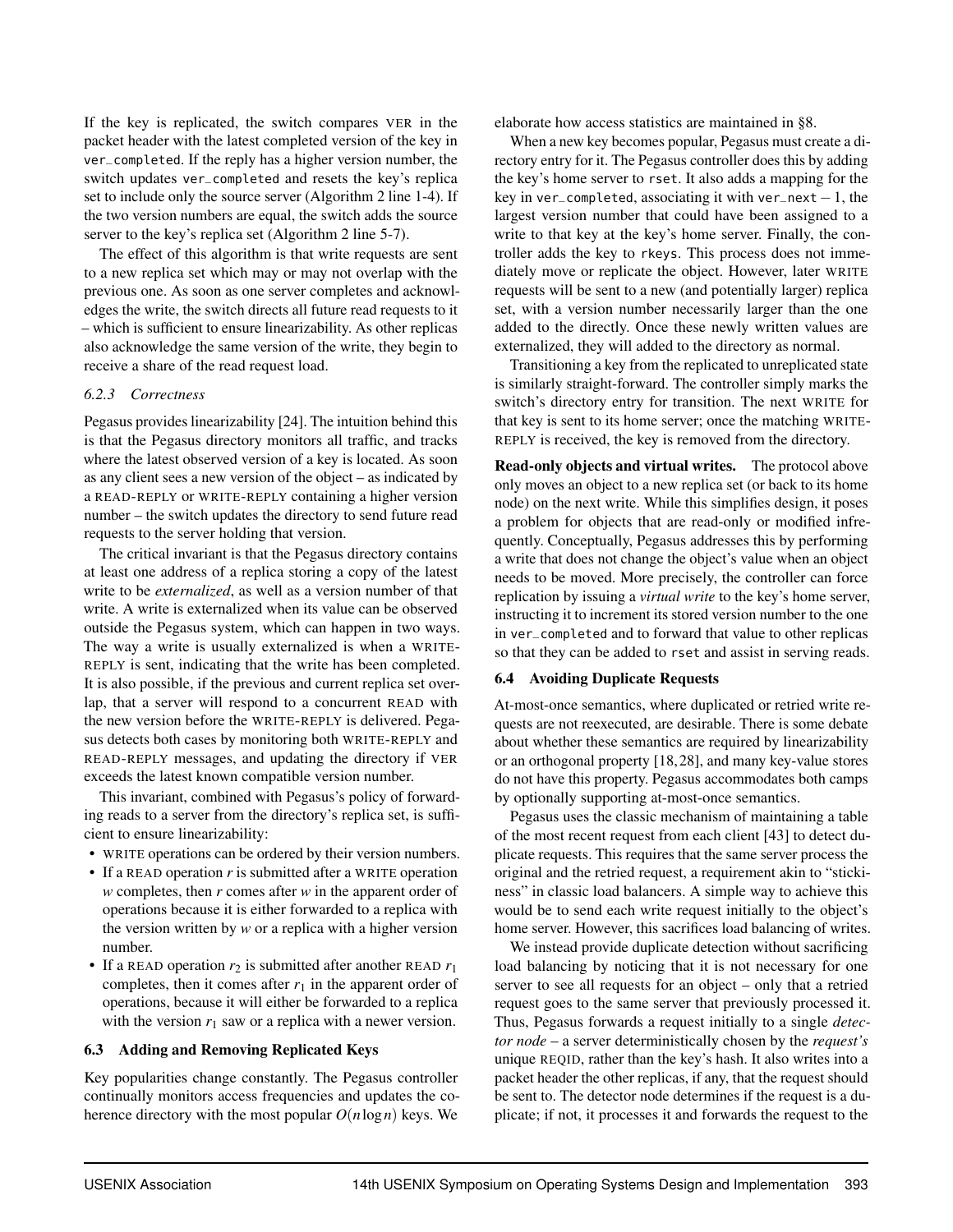other selected servers.

Some additional care is required to migrate client table state when a key transitions from being unpopular to popular and vice versa. We can achieve this by pausing WRITEs to the key during transitions. When a new key becomes popular, the controller retrieves existing client table entries from the home server and propagates them to all servers. When a popular key becomes unpopular, it queries all servers to obtain their client tables, and sends their aggregation (taking the latest entry for each client) to the home server. Once this is complete, the system can resume processing WRITEs for that key.

## <span id="page-8-0"></span>6.5 Server Selection Policy

Which replica should be chosen for a request? This is a policy question whose answer does not impact correctness (i.e., linearizability) but determines how effective Pegasus is at load balancing. As described in [§4.4,](#page-4-1) we currently implement two such policies. The first policy is to simply pick a random replica and rely on statistical load balancing. A more sophisticated policy is to use weighted round-robin: the controller assigns weights to each server based on load statistics it collects from the servers, and instructs the switch to select replicas with frequency proportional to the weights.

Write replication policy. Read operations are sent to exactly one replica. Write requests can be sent to one or more servers, whether they are in the current replica set or not. Larger replica set sizes improve load balancing by offering more options for future read requests, but increase the cost of write operations. For write-heavy workloads, increasing the write cost can easily negate any load balancing benefit.

As discussed in [§4.5,](#page-5-0) the switch tracks the average READs per WRITE for each replicated object. By choosing a replication factor to be proportional to this ratio, Pegasus can bound the overhead regardless of the write fraction.

## <span id="page-8-1"></span>6.6 Additional Protocol Details

Hash collisions. The Pegasus coherence directory acts on small key hashes, rather than full keys. Should there be a hash collision involving a replicated key and a non-replicated key, requests for the non-replicated key may be incorrectly forwarded to a server that is not its home server. To deal with this issue, each server tracks the set of all currently replicated keys (kept up to date by the controller per [§6.3\)](#page-7-1). Armed with this information, a server can forward the improperly forwarded request to the correct home server. This request chaining approach has little performance impact: it only affects hash collisions *involving the small set of replicated keys*. Moreover, we only forward requests for the unreplicated keys which have low access rate. In the extremely rare case of a hash collision involving two of the *O*(*n*log*n*) most popular keys, Pegasus only replicates one of them to guarantee correctness.

Version number overflow. Version numbers must increase monotonically. Pegasus uses 64-bit version numbers, which

makes overflow unlikely: it would require processing transactions at the full line rate of our switch for over 100 years. Extremely long-lived systems, or ones that prefer shorter version numbers, can use standard techniques for version number wraparound.

Garbage collection. When handling WRITEs for replicated keys, Pegasus does not explicitly invalidate or remove the old version. Although this does not impact correctness – the coherence directory forwards all requests to the latest version – retaining obsolete copies forever wastes storage space on servers. We handle this issue through garbage collection. The Pegasus controller already notifies servers about which keys are replicated, and periodically reports the last-completed version number. Each server, then, can detect and safely remove a key if it has an obsolete version, or if the key is no longer replicated (and the server is not the home node for that key).

## 7 Beyond a Single Rack

Thus far, we have discussed single-rack, single-switch Pegasus deployments. Of course, larger systems need to scale beyond a single rack. Moreover, the single-rack architecture provides no availability guarantees when servers or racks fail: while Pegasus replicates popular objects, the majority of objects still have just one copy. This choice is intentional, as entire-rack failures are common enough to make replicating objects within a rack insufficient for real fault tolerance.

We address both issues with a multi-rack deployment model where each rack of storage servers and its ToR switch runs a separate Pegasus instance. The workload is partitioned across different racks, and chain replication [\[66\]](#page-18-1) is used to replicate objects to multiple racks. Object placement is done using two layers of consistent hashing. A global configuration service [\[8,](#page-15-12) [27\]](#page-16-17) maps each range of the keyspace to a *chain* of Pegasus racks. Within each rack, these keys are mapped to servers as in [§5.](#page-5-2) In effect, each key is mapped to a chain of servers, each server residing in a different rack.

We advocate this deployment model because it uses inswitch processing only in the ToR switches in each rack. The remainder of the datacenter network remains unmodified, and in particular it does not require any further changes to packet routing, which has been identified as a barrier to adoption for network operators [\[56\]](#page-17-3). A consequence is that it cannot load balance popular keys across different racks. Our simulations, however, indicate that this effect is negligible at all but the highest workload skew levels: individual servers are easily overloaded, but rack-level overload is less common.

Replication Protocol. As in the original chain replication, clients send WRITEs to the head server in the chain. Each server forwards the request to the next in the chain, until reaching the tail server, which then replies to the client. Clients send READs to the tail of the chain; that server responds directly to the client. In each case, if the object is a popular one in that rack, the Pegasus switch can redirect or replicate it.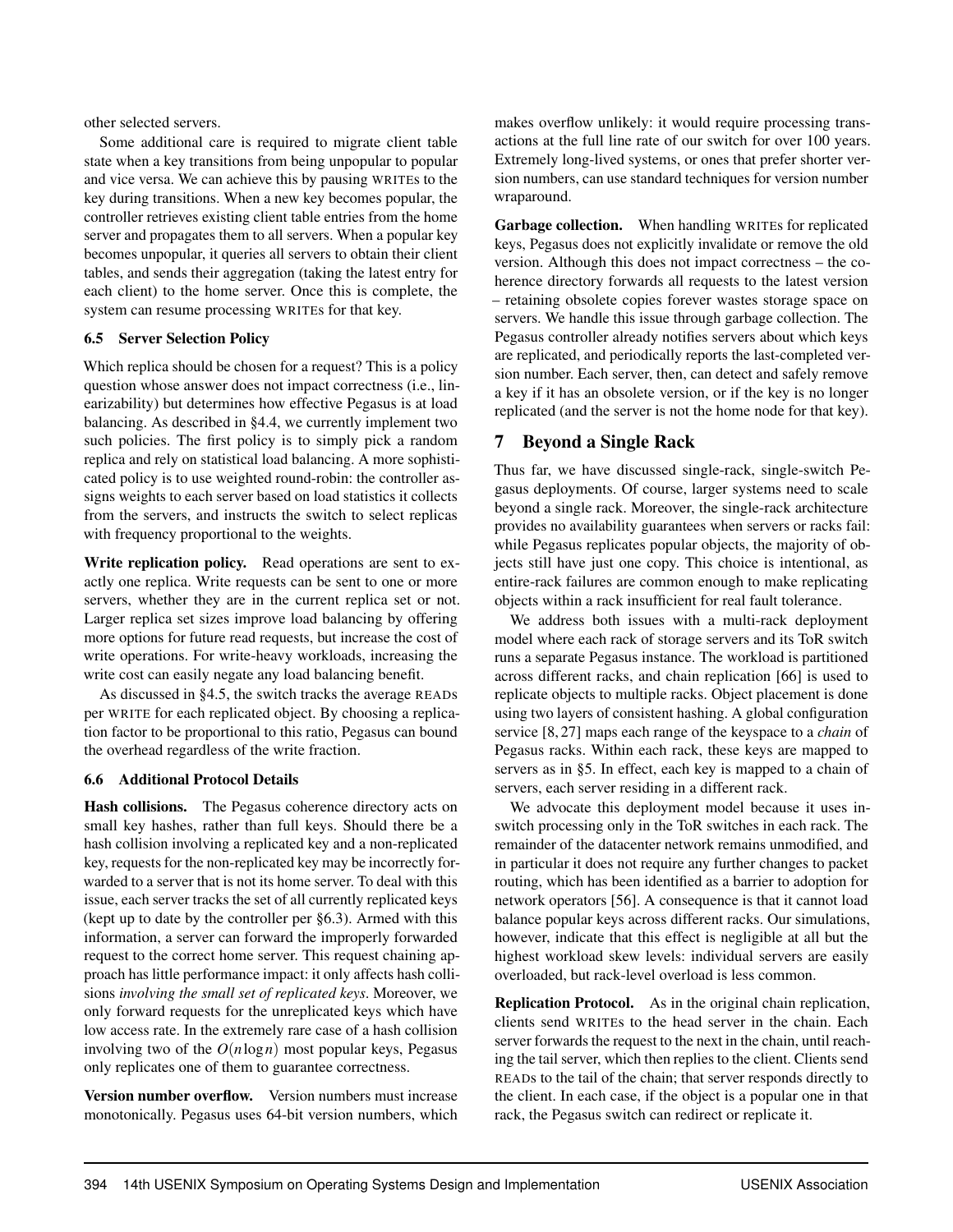<span id="page-9-1"></span>

*Figure 4: Switch data plane design for the Pegasus coherence directory*

Pegasus differs from the original chain replication protocol in that it cannot assume reliable FIFO channels between servers. To deal with network asynchrony, it reuses the version numbers provided by the Pegasus switches to ensure consistency. Specifically, we augment [Algorithm 1](#page-6-3) in the following way: when a Pegasus switch receives a WRITE request, it only stamps ver\_next into the request if VER in the packet header is not null; otherwise, it leaves the version number in the request unmodified and sets its ver\_next to be one greater than that value (if it isn't already). The effect of this modification is that WRITE requests only carry version numbers from the head server's ToR switch; and the number does not change when propagating along the chain. This ensures that all replicas apply WRITEs in the same order.

Reconfiguring the Chains. If a Pegasus rack fails, it can be replaced using the standard chain replication protocol [\[66\]](#page-18-1). When the failure is noted, the configuration service is notified to remove the failed rack from all chains it participated in, and to add a replacement. This approach leverages the correctness of the underlying chain replication protocol, treating the Pegasus rack as functionally equivalent to a single replica.

If a system reconfiguration changes the identity of the head rack for a key range, subsequent WRITEs will get version numbers from a different head switch. If the new head rack was present in the old chain, these version numbers will necessarily be greater than any previously completed writes. If a rack is added to a chain as the head, the ver\_next in the rack's switch must first be updated to be greater than or equal to the other switches in the chain.

If an individual server fails, a safe solution is to treat its entire rack as faulty and replace it accordingly. While correct, this approach is obviously inefficient. Pegasus has an optimized reconfiguration protocol (omitted due to space constraints) that only moves data that resided on the failed server.

## <span id="page-9-0"></span>8 Switch Implementation

The coherence directory [\(§6\)](#page-6-0) plays a central role in Pegasus: it tracks popular objects and their replica sets; it distributes requests for load balancing; it implements the version-based coherence protocol; and it updates the set of replicated objects based on dynamic workload information. In this section, we detail the implementation of the Pegasus coherence directory in the data plane of a programmable switch.

## 8.1 Switch Dataplane Implementation

[Figure 4](#page-9-1) shows the schematic of the data plane design for the coherence directory. When a Pegasus packet enters the switch ingress pipeline, a lookup table checks if it refers to a replicated object. The packet then traverses a version number engine and a replica set directory, which implement the version-based coherence protocol (Algorithms [1](#page-6-3) and [2\)](#page-6-4). For request packets, one or more servers are selected from the replica set directory, and the packet's destination is updated by an address rewrite table. Finally, all Pegasus packets go through a statistics engine before being routed to the egress pipeline.

We leverage two types of stateful memory primitives available on programmable switching ASICs (such as Barefoot's Tofino [\[63\]](#page-17-16)) to construct the directory: exact-match lookup tables and register arrays. A lookup table matches fields in the packet header and performs simple actions such as arithmetics, header rewrites, and metadata manipulations. Lookup tables, however, can only be updated from the control plane. Register arrays, on the other hand, are accessed by an *index* and can be read and updated at line rate in the data plane. The rest of the section details the design of each component.

Replicated Keys Lookup Table When adding replicated keys [\(§6.3\)](#page-7-1), the controller installs its KEYHASH in an exact-match lookup table. The table only needs to maintain  $O(n \log n)$  entries, where *n* is the number of servers in the rack. The switch matches each Pegasus header's KEYHASH with entries in the table. If there is a match, the index number associated with the entry is stored in the packet metadata to select the corresponding replicated key in later stages.

Version Number Engine We use two register arrays to build the version number engine, as shown in [Figure 5.](#page-10-0) The first register array contains a single element – the next version number. If the packet is a WRITE request, the version number in the register is incremented and the switch writes the version into the packet header. The second register array stores the completed version number for each replicated key, and uses numeric ALUs to compare and update the version number (per [Algorithm 2\)](#page-6-4). The comparison result is passed to the next stage.

Replica Set Directory As shown in [Figure 6,](#page-10-1) we build the replica set directory using three register arrays to store: (i) the size of each replica set, (ii) a bitmap indicating which servers are currently in each replica set, and (iii) a list of server IDs in each set. When choosing replicas for Pegasus READ requests,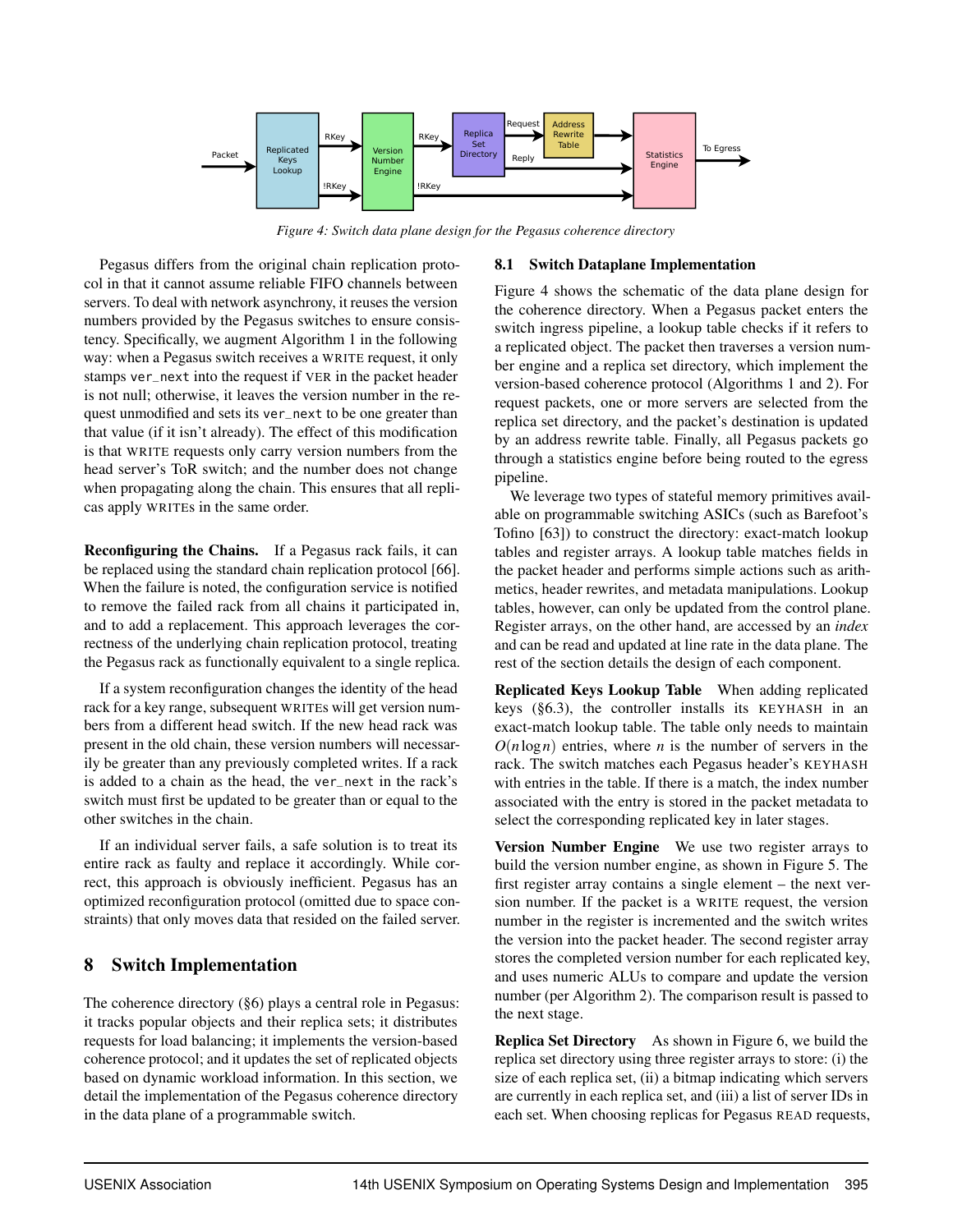<span id="page-10-0"></span>

*Figure 5: Design of the switch version number engine. One register array with a single element tracks the next version number. The register is incremented on each* WRITE*. A second register array stores the latest completed version number for each replicated object. Numeric ALUs compare values in this array with version numbers in the reply headers.*

the replica set size is read and fed into the selection logic unit to calculate an index for locating the server ID in the list (the selection logic can pick any servers for WRITE requests). Note that we collapse the server ID list of all replicated keys into a single register array, leveraging the fact that each key can be replicated on at most *n* servers. Therefore, to locate the *i*th replica for the *k*th key, the index is calculated as  $k * n + i$  (for brevity, we will use relative indices, i.e. *i* in the formula, for the remaining discussion).

If the version number engine indicates that the Pegasus reply has a higher version number, the size of the replica set is reset to one, and the replica set bitmap and server ID list are reset to contain only the server ID in the reply packet. If the version number engine indicates that the version numbers are equal, the switch uses the bitmap to check if the server is already in the replica set. If not, it updates the bitmap, increments the replica set size, and appends the server ID to the end of the server list.

To add a new replicated key, the controller sets the replica set size to one, and the bitmap and server ID list to contain only the home server.

Address Rewrite Table The address rewrite table maps server IDs to the corresponding IP addresses and ports, and is kept up to date by the controller as servers are added. When the replica set directory chooses a single server as the destination, the address rewrite table updates the headers accordingly. If the replica set directory selects multiple servers (for a WRITE request), we use the packet replication engine on the switch to forward the packet to the corresponding multicast group.

**Statistics Engine** To detect the most popular  $O(n \log n)$ keys in the workload, we construct a statistics engine to track the access rate of each key. For replicated keys, the switch maintains counters in a register array. This approach is obviously not feasible for the vast number of non-popular keys. The statistics engine instead samples requests for unreplicated keys, forwarding them to the switch CPU. A dedicated pro-

<span id="page-10-1"></span>

*Figure 6: Design of the switch replica set directory. The directory uses three register arrays: one array stores the size of each replica set; another array maintains a bitmap for each set, tracking which servers are currently in the set; the last array stores a list of server IDs in each set.*

gram on the switch CPU constructs an access frequency table from sampled packets. The sampling component serves two purposes: it reduces the traffic to the switch CPU and it functions as a high-pass filter to filter out keys with low access frequency. The controller scans both statistics tables to determine when newly popular keys need to be replicated or replication stopped for existing keys, and makes these changes following the protocol in [§6.3.](#page-7-1)

Two separate register arrays track the READ and WRITE count for each replicated key. The controller uses these to compute the read/write ratio, which the selection logic in the replica set directory uses to decide how many replicas to use for each WRITE request.

## <span id="page-10-2"></span>9 Evaluation

Our Pegasus implementation includes switch data and control planes, a Pegasus controller, and an in-memory key-value store. The switch data plane is implemented in P4 [\[7\]](#page-15-14) and runs on a Barefoot Tofino programmable switch ASIC [\[63\]](#page-17-16). The Pegasus controller is written in Python. It reads and updates the switch data plane through Thrift APIs [\[62\]](#page-17-17) generated by the P4 SDE. The key-value store client and server are implemented in C++ with Intel DPDK [\[15\]](#page-15-15) for optimized I/O performance.

Our testbed consists of 28 nodes with dual 2.2 GHz Intel Xeon Silver 4114 processors (20 total cores) and 48 GB RAM running Ubuntu Linux 18.04. These are connected to an Arista 7170-64S (Barefoot Tofino-based) programmable switch using Mellanox ConnectX-4 25 Gbit NICs. 16 nodes act as key-value servers and 12 generate client load.

To evaluate the effectiveness of Pegasus under realistic workloads, we generated load using concurrent open-loop clients, with inter-arrival time following a Poisson distribution. The total key space consists of one million randomly generated keys, and client requests chose keys following either a uniform distribution or a skewed (Zipf) distribution.

We compared Pegasus against two other load balancing solutions: a conventional static consistent hashing scheme for partitioning the key space, and NetCache [\[29\]](#page-16-7). The consis-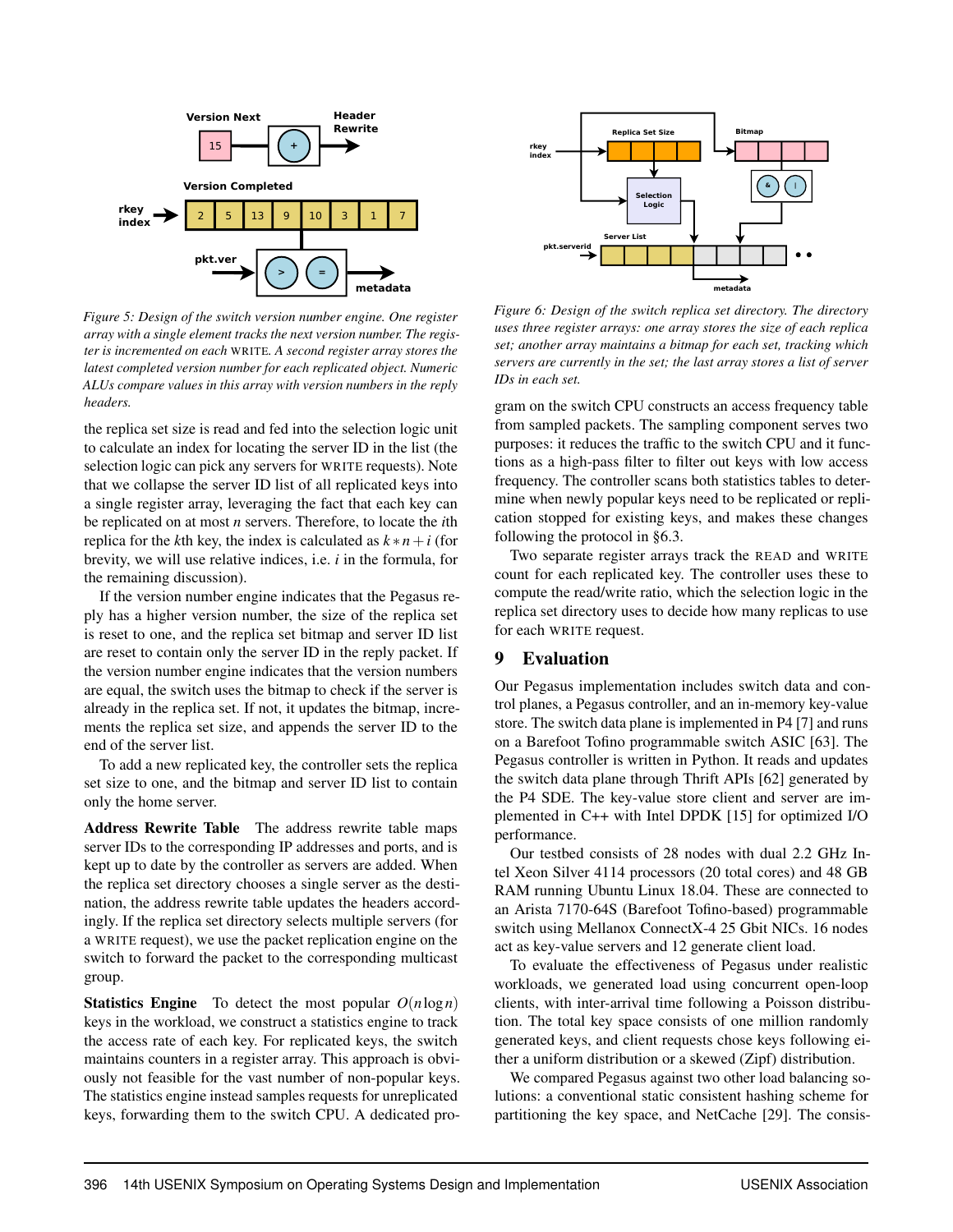<span id="page-11-0"></span>

*Figure 7: Maximum throughput achievable subject to a 99% latency SLO of 50 us. Pegasus successfully rebalances request load, maintaining similar performance levels for uniform and skewed workloads.*

tent hashing scheme assigns 16 virtual nodes to each storage server to improve load balancing. We additionally evaluated a version of Pegasus that supports at-most-once semantics (Pegasus-AMO, as described in [§6.4\)](#page-7-0). To allow a comparison with NetCache, we generally limit ourselves to 64-byte keys and 128-byte values, as this is the largest object value size it can support. NetCache reserves space for up to 10,000 128-byte values in the switch data plane, consuming a significant portion of the switch memory. In contrast, Pegasus consumes less than 3.5% of the total switch SRAM. At larger key and value sizes, Pegasus maintains similar performance and memory usage, whereas NetCache cannot run at all.

#### 9.1 Impact of Skew

To test and compare the performance of Pegasus under a skewed workload, we measured the maximum throughput of all four systems subject to a 99%-latency SLO. We somewhat arbitrarily set the SLO to  $5 \times$  of the median unloaded latency (we have seen similar results with different SLOs). [Figure 7](#page-11-0) shows system throughput under increasing workload skew with read-only requests. Pegasus maintains the same throughput level even as the workload varies from uniform to high to extreme skew (Zipf  $\alpha = 0.9-1.2$  $\alpha = 0.9-1.2$  $\alpha = 0.9-1.2$ ),<sup>1</sup> demonstrating its effectiveness in balancing load under highly skewed access patterns. Since the workload is read-only, Pegasus with at-most-once support (Pegasus-AMO) has the exact same performance. In contrast, throughput of the consistent hashing system drops to as low as 10% under more skewed workloads. At  $\alpha = 1.2$ , Pegasus achieves a  $10 \times$  throughput improvement over consistent hashing. NetCache provides similar load balancing benefits. In fact, its throughput *increases* with skew, outperforming Pegasus. This is because requests for the cached keys are processed directly by the switch, not the storage servers, albeit at the cost of significantly higher switch resource overhead.

<span id="page-11-3"></span>

*Figure 8: Throughput vs. write ratio. Pegasus maintains its load balancing advantage across the spectrum of write ratios, whereas NetCache suffers a significant penalty with even 10% writes.*

#### 9.2 Read/Write Ratio

Pegasus targets not only read-intensive workloads, but also write-intensive and read-write mixed workloads. [Figure 8](#page-11-3) shows the maximum throughput subject to a 99%-latency SLO of 50  $\mu$ s when running a highly skewed workload (Zipf-1.2), with varying write ratio. The Pegasus coherence protocol allows write requests to be processed by any storage server while providing strong consistency, so Pegasus can load balance both read and write requests. As a result, Pegasus is able to maintain a high throughput level, regardless of the write ratio. Even with at-most-once semantics enforced, Pegasus-AMO performs equally well for all write ratios, by leveraging the randomness in requests' REQID [\(§6.4\)](#page-7-0) to distribute write requests to all servers. This is in contrast to NetCache, which can only balance read-intensive workloads; it requires storage servers to handle writes. As a result, NetCache's throughput drops rapidly as the write ratio increases, approaching the same level as static consistent hashing. Even when only 10% of requests are writes, its throughput drops by more than 80%. Its ability to balance load is eliminated entirely for writeintensive workloads. In contrast, Pegasus maintains its high throughput even for write-intensive workloads, achieving as much as  $11.8\times$  the throughput as NetCache. Note that Pegasus's throughput does drop with higher write ratio. This is due to the increasing write contention and cache invalidation on the storage servers.

#### <span id="page-11-2"></span>9.3 Scalability

To evaluate the scalability of Pegasus, we measured the maximum throughput subject to a 99%-latency SLO under a skewed workload (Zipf 1.2) with increasing number of storage servers, and compared it against the consistent hashing system. As shown in [Figure 9,](#page-12-1) Pegasus scales nearly perfectly as the number of servers increases. On the other hand, throughput of consistent hashing stops scaling after two servers: due to severe load imbalance, the overloaded server quickly becomes the bottleneck of the entire system. Adding more servers thus does not further increase the overall throughput.

We also evaluate the performance of an end-host coherence directory implementation, using Pegasus's protocol with

<span id="page-11-1"></span><sup>&</sup>lt;sup>[1](#page-11-2)</sup> Although  $\alpha = 1.2$  is a very high skew level, some major storage systems reach or exceed this level of skew. For example, more than half of Twitter's in-memory cache workloads can be modeled as Zipf distributions with  $\alpha$  > 1.2 [\[67\]](#page-18-0), as can Alibaba's key-value store workload during peak usage periods [\[10\]](#page-15-7).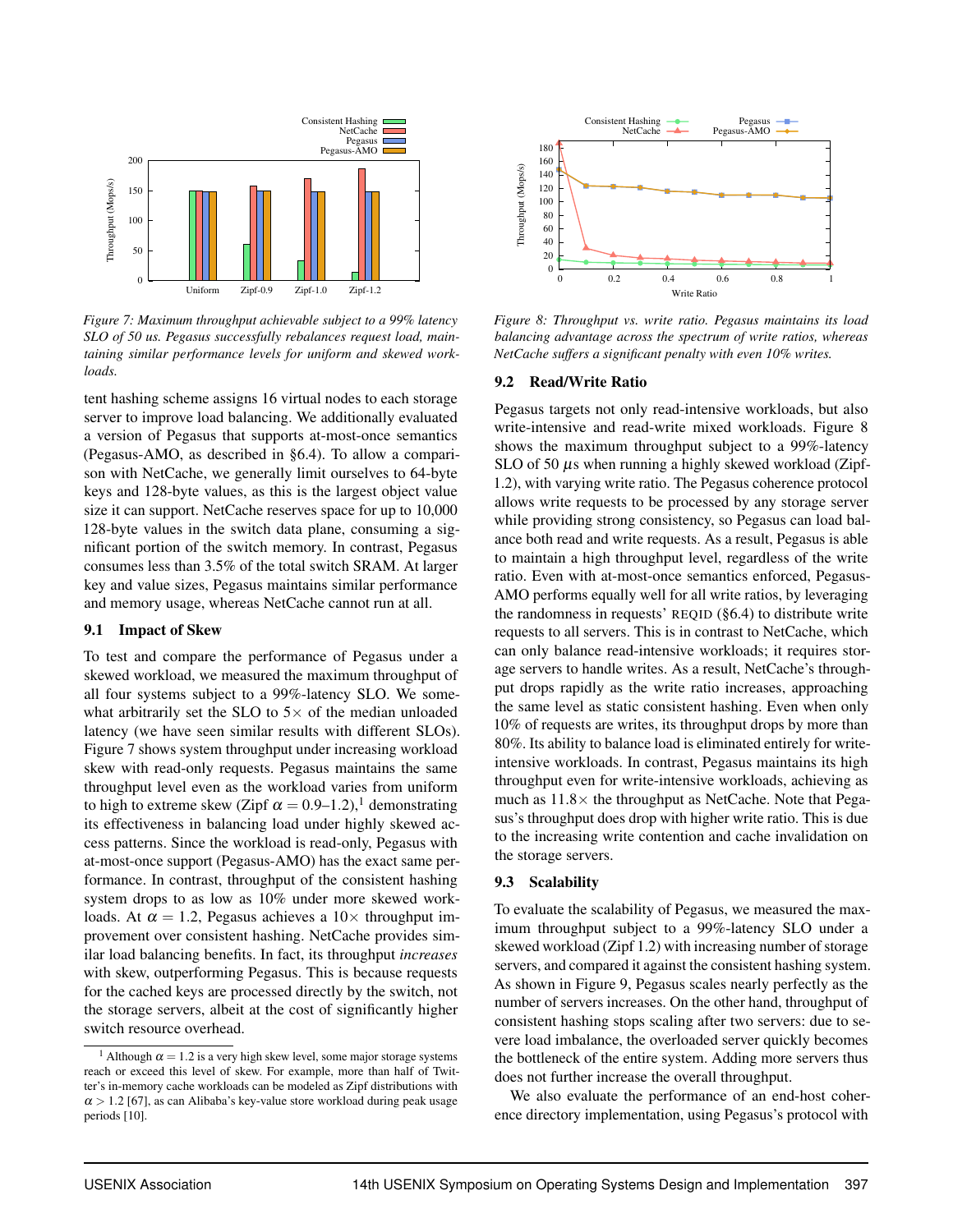<span id="page-12-1"></span>

*Figure 9: Scalability. Pegasus scales nearly linearly up to 16 servers, as no individual server becomes a bottleneck, even with a skewed workload.*

<span id="page-12-2"></span>

*Figure 10: Throughput vs. object size. Pegasus provides effective load balancing across a wide range of object sizes. The performance of a traditional design under a uniform workload is shown as a baseline.*

a server in place of the switch. Because the directory needs to process twice as many packets as the storage servers for each client request (both requests and replies), this implementation is unable to keep up with even a single server – highlighting the importance of using an accelerated platform like a switching ASIC as the coherence directory.

## 9.4 Object Sizes

To test if Pegasus can handle different object sizes, we varied the value size from 64 bytes to 1 KB and measured the maximum throughput of Pegasus subject to a 99%-latency SLO under the same skewed workload. We additionally plot the throughput of the consistent hashing system under a uniform workload. [Figure 10](#page-12-2) shows that Pegasus is equally efficient in load balancing for both small and large objects. Its throughput under a highly skewed workload is virtually equivalent to that of consistent hashing under a zero-skewed workload. Note that the throughput in the figure uses number of operations per second (which should naturally decrease with larger object size), not bits per second.

## <span id="page-12-0"></span>9.5 Impact of Number of Replicated Keys

Keeping the size of coherence directory small is crucial as switches are highly resource constrained. Our analysis [\(§4.5\)](#page-5-0) shows that Pegasus only needs to replicate the *O*(*n*log*n*) most popular keys to balance load under arbitrary access patterns.

<span id="page-12-3"></span>

*Figure 11: Throughput vs. number of replicated keys. For these workloads, only 8–16 replicated keys are needed to achieve most of Pegasus's load balancing benefit.*

What constant factors are hidden here? For adversarial workloads, they are not high (e.g, 8*n*log*n*) [\[17\]](#page-15-3). We show in [Fig](#page-12-3)[ure 11](#page-12-3) that they are even lower for our non-adversarial Zipf workload. Specifically, Pegasus only needs to replicate 8–16 keys to achieve its throughput benefit – significantly *less* than *n*log*n*. While these numbers would be expected to increase with more servers, they easily remain within the capacity of the switch's register memory.

## 9.6 Server Selection Policies

We have implemented two policies for selecting servers for replicated objects: random and weighted round-robin. We evaluated both policies: [Figure 12](#page-13-0) shows their maximum throughput under different workloads.

Both policies are quite effective at distributing load for uniform and highly skewed workloads when we use a set of dedicated, homogeneous servers with the same load capacity. The random policy begins to fall short, however, when some servers are more capable than others, or background process sap their available capacity. We evaluated this by reducing the processing capacity of half of the servers by 50%. As shown in [Figure 12,](#page-13-0) throughput with the random policy drops 50% as the slower servers become the performance bottleneck, even though the faster servers still have spare processing capacity. By collecting load information from the servers and setting the weights accordingly, the weighted round-robin policy allows both the slower and faster servers to fully utilize their processing capacity.

## 9.7 Handling Dynamic Workloads

Finally, we evaluated Pegasus under dynamic workloads with changing key popularity, similar to SwitchKV [\[41\]](#page-16-10) and Net-Cache [\[29\]](#page-16-7). Specifically, we selected 100 keys every 10 seconds and changed their popularity rankings in the Zipf distribution. Here we consider two dynamic patterns:

• Hot-in. The 100 coldest keys in the popularity ranking are promoted to the top of the list, immediately turning them into the hottest objects. This workload represents extreme fluctuations in object popularities, which we hypothesize is rare in real world workloads.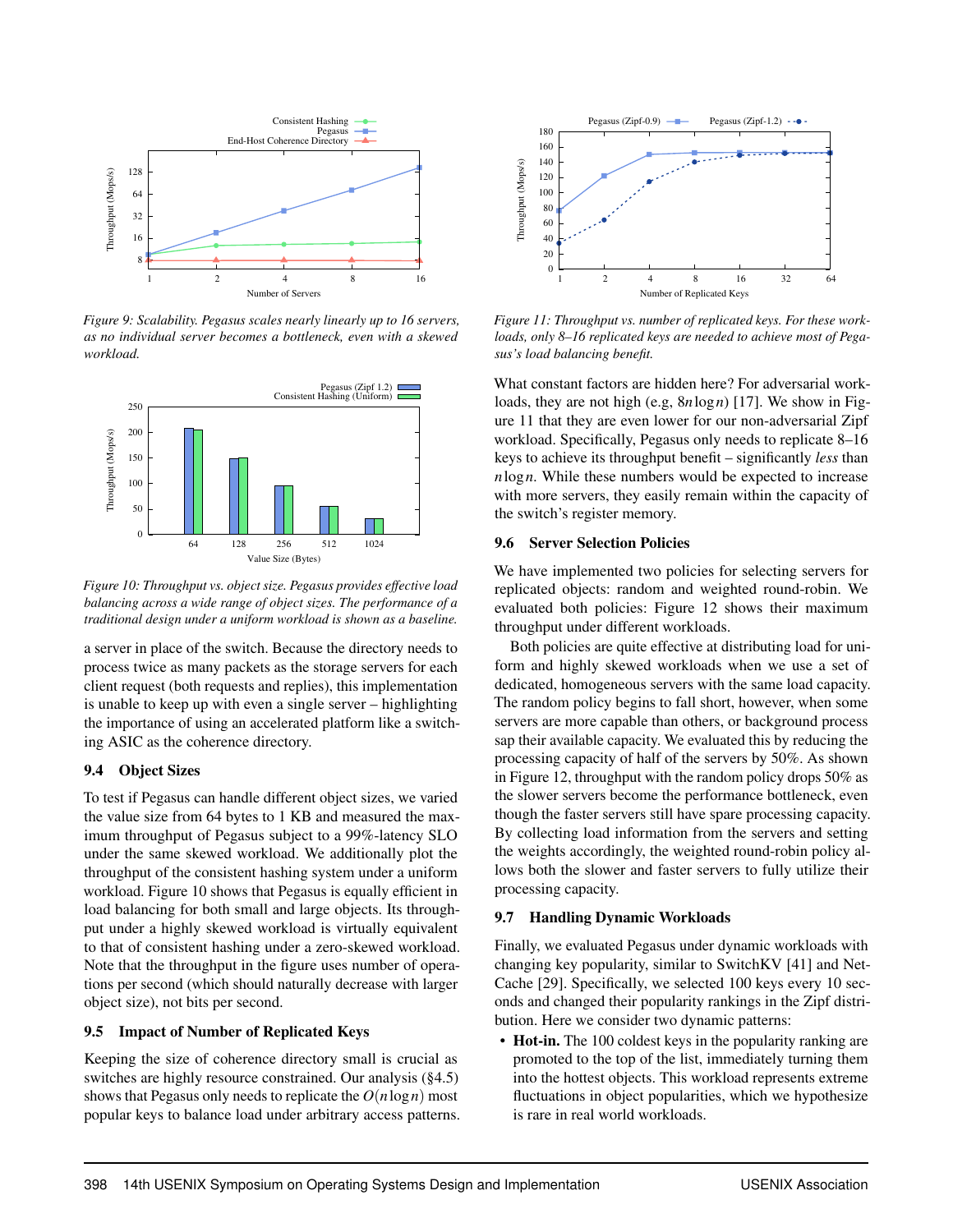<span id="page-13-0"></span>

*Figure 12: Comparing Pegasus server selection policies: throughput with a 99% latency SLO of 50 us. A random selection policy provides good statistical load balancing when server capacity is uniform; Pegasus's load-aware policy outperforms it otherwise.*





*(b) Random: 100 random keys swap popularity every 10 s*

*Figure 13: Dynamic workloads. Pegasus reacts quickly to changes in object popularity.*

• Random. We randomly select 100 keys from the 10,000 hottest keys, and swap their popularities with another set of randomly chosen keys. As the most popular keys are less likely to be changed, this dynamism represents a more moderate change to object popularity.

We evaluate Pegasus for these workloads with a Zipf-1.2 workload and 80% utilization.

Hot-in. Sudden changes to the popularity of *all* hottest keys cause the tail latency to increase. Pegasus, however, is able to immediately detect the popularity changes and updates the in-switch coherence directory. A workload change this drastic is unlikely, but Pegasus nevertheless reacts quickly. Within 100 ms, tail latency observed by clients returns to normal.

Random. Under a *random* dynamic pattern, only a moderate number of the most popular keys are changed. Pegasus thus can continue balancing load for the unaffected keys, and leveraging load-aware scheduling to avoid overloading the servers. No change in 99% end-to-end latency is observed.

<span id="page-13-1"></span>

*Figure 14: Throughput of single-rack vs. multi-rack configuration* during a rack failure. After the failure  $(t = 0)$ , the multi-rack config*uration continues processing requests but loses some capacity.*

#### 9.8 Multi-Rack

To test a multi-rack configuration, we use a larger (but slower) cluster with 72 servers with dual 1.8 GHz Intel Xeon E5-2450 processors. These are organized into two racks, each with 24 storage servers and one Pegasus switch, plus a third rack of client machines. Per-node performance is significantly lower, largely because these servers use 10 Gbit NICs that do not support DPDK.

The two 24-server racks are configured into a 2-replica configuration: each rack acts as the head of the chain for half of the keys and the tail for the other half. Because both replicas need to handle WRITEs but only the tail processes READs, adding a second rack not only provides fault tolerance, it doubles read throughput; write throughput remains unchanged.

[Figure 14](#page-13-1) demonstrates this by comparing a single-rack and two-rack configurations, running a read-only workload with Zipf  $\alpha = 1.2$ ; the two-rack configuration has  $1.7 \times$  the throughput. At  $t = 0$ , one rack fails. The two-rack deployment is able to continue processing at half of its speed using the remaining rack. The single-rack deployment, of course, becomes entirely unavailable.

## 10 Related Work

Load Balancing. Load imbalance in large-scale key-value stores has been addressed by past systems in three ways. Consistent hashing [\[30\]](#page-16-0) and virtual nodes [\[12\]](#page-15-16) are widely used, but do not perform well with changing workloads. Solutions based on migration [\[11,](#page-15-17) [32,](#page-16-19) [61\]](#page-17-18) and randomness [\[49\]](#page-17-1) can be used to balance dynamic workloads, but these techniques introduce additional overheads and have limited ability to handle high skew. EC-Cache [\[57\]](#page-17-9) balances load using erasure coding to split and replicate values, but works best for large keys in data-intensive clusters. SwitchKV [\[41\]](#page-16-10) balances load across a flash-based storage layer using switches to route to an in-memory caching layer; it cannot react fast enough to changing load when the storage layer is in memory. NetCache [\[29\]](#page-16-7) caches values directly in programmable dataplane switches; while this provides excellent throughput and latency, value sizes are limited by switch hardware constraints.

Another class of load balancers are designed to balance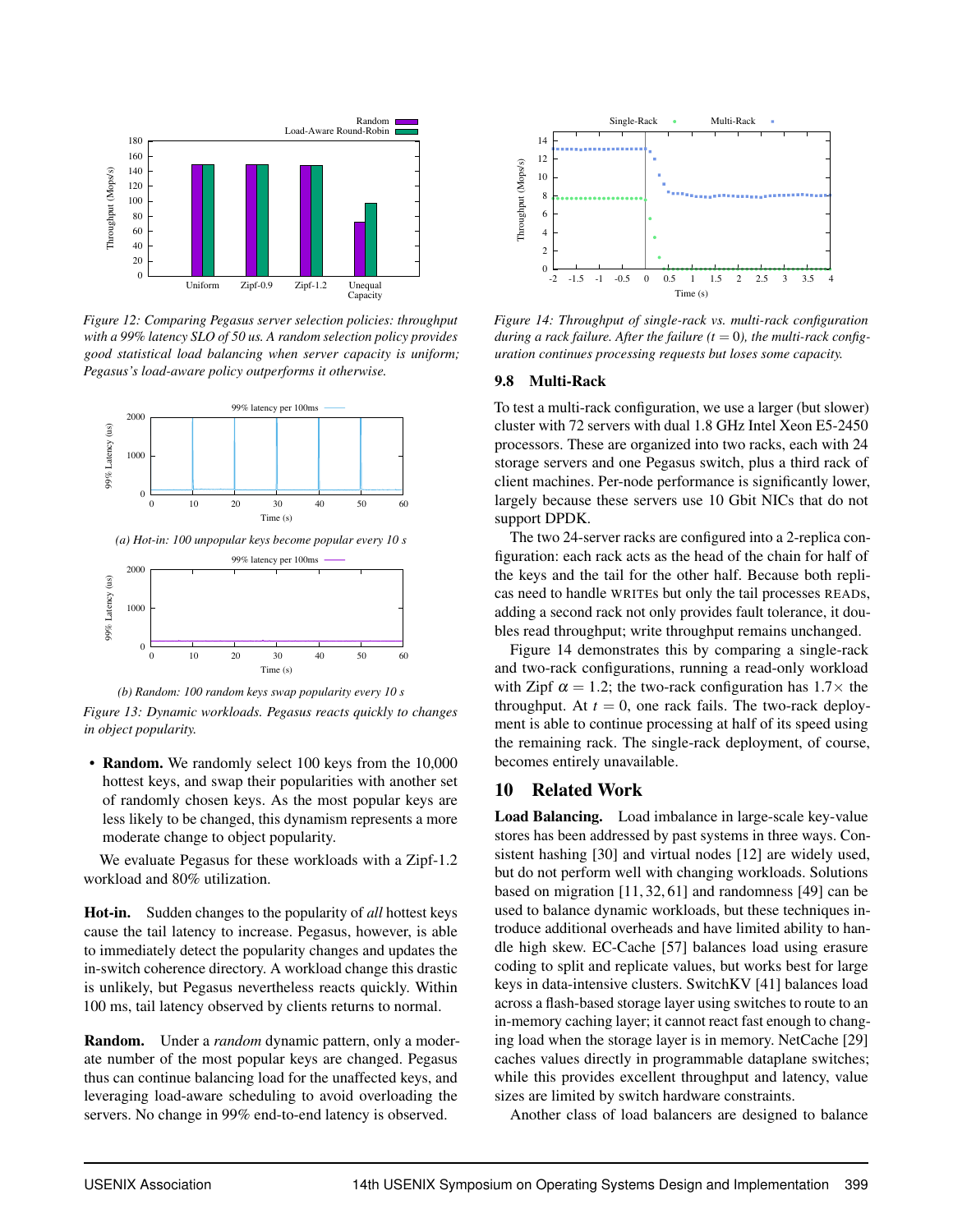layer 4 traffic, such as HTTP, across a dynamic set of backend servers. These systems may be implemented as clusters of servers, as in Ananta [\[54\]](#page-17-19), Beamer [\[52\]](#page-17-20), and Maglev [\[16\]](#page-15-18); or using switches, as in SilkRoad [\[47\]](#page-17-21) or Duet [\[20\]](#page-15-19). These systems are designed to balance long-lived flows across servers, whereas Pegasus balances load of individual request packets. Prism [\[23\]](#page-16-20) provides a way to perform request-level load balancing by migrating TCP and TLS connections, an approach that could be useful for Pegasus as an alternative to its UDPbased protocol.

Several new systems use programmable switches for application-specific load balancing protocols. R2P2 [\[33\]](#page-16-21) load balances RPCs for stateless services where any request can be handled by any server. Harmonia [\[69\]](#page-18-3) allows optimized forwarding for read requests in replicated systems by tracking when concurrent writes are in progress.

Directory-Based Coherence. Directory-based coherence protocols have been used in a variety of shared-memory multiprocessors and distributed shared memory systems [\[4,](#page-15-4) [19,](#page-15-5) [22,](#page-16-1) [31,](#page-16-2) [34,](#page-16-3) [36,](#page-16-4) [37,](#page-16-5) [40\]](#page-16-6). These systems can be thought of as key-value stores with fixed-size keys (addresses) and values (cache lines or pages). Directory protocols have been used in general key-value stores as well; IncBricks [\[44\]](#page-17-22) implements an in-network key-value store using a distributed directory to cache values in network processors attached to datacenter switches. Keys have a designated home node that is involved in writes and coherence operations, limiting load-balancing opportunities for write-intensive workloads. Pegasus stores keys and values only in servers, and its coherence protocol allows any storage server to handle write requests, so Pegasus can load-balance both read- and write-intensive workloads. Both systems can scale beyond a rack and tolerate failures: IncBricks does so at the individual server level; Pegasus does so at the rack level.

## 11 Conclusion

With Pegasus, we have demonstrated that programmable switches can improve the load balancing of a storage application. Using our in-network coherence directory protocol, the switch takes over responsibility for placement of the most popular keys. This makes possible new data placement policies that cannot be achieved using traditional methods, such as reassigning the set of replicas on each write or selecting read replicas based on fine-grained load measurements. The end result is that Pegasus increases by  $10\times$  the throughput level achievable subject to a latency SLO, compared to a consistent hashing workload. This permits a major reduction in the size of a cluster needed to support a particular workload.

More broadly, we believe that Pegasus provides an example of the class of applications that programmable dataplane switches are well suited for. It takes a classic use case for network devices – load balancing – and extends it to the next level by integrating it with an application-level protocol.

## Acknowledgments

We thank our shepherd Simon Peter and the anonymous reviewers for their valuable feedback. This work was supported by NSF grant CNS-1615102 and gifts from Google and VMware. Jialin Li was supported by an MOE AcRF Tier 1 grant. Ellis Michael was supported by an IBM fellowship. Xin Jin was supported in part by NSF grants CNS-1813487, CCF-1918757 and CNS-1955487, a Facebook Communications & Networking Research Award, and a Google Faculty Research Award.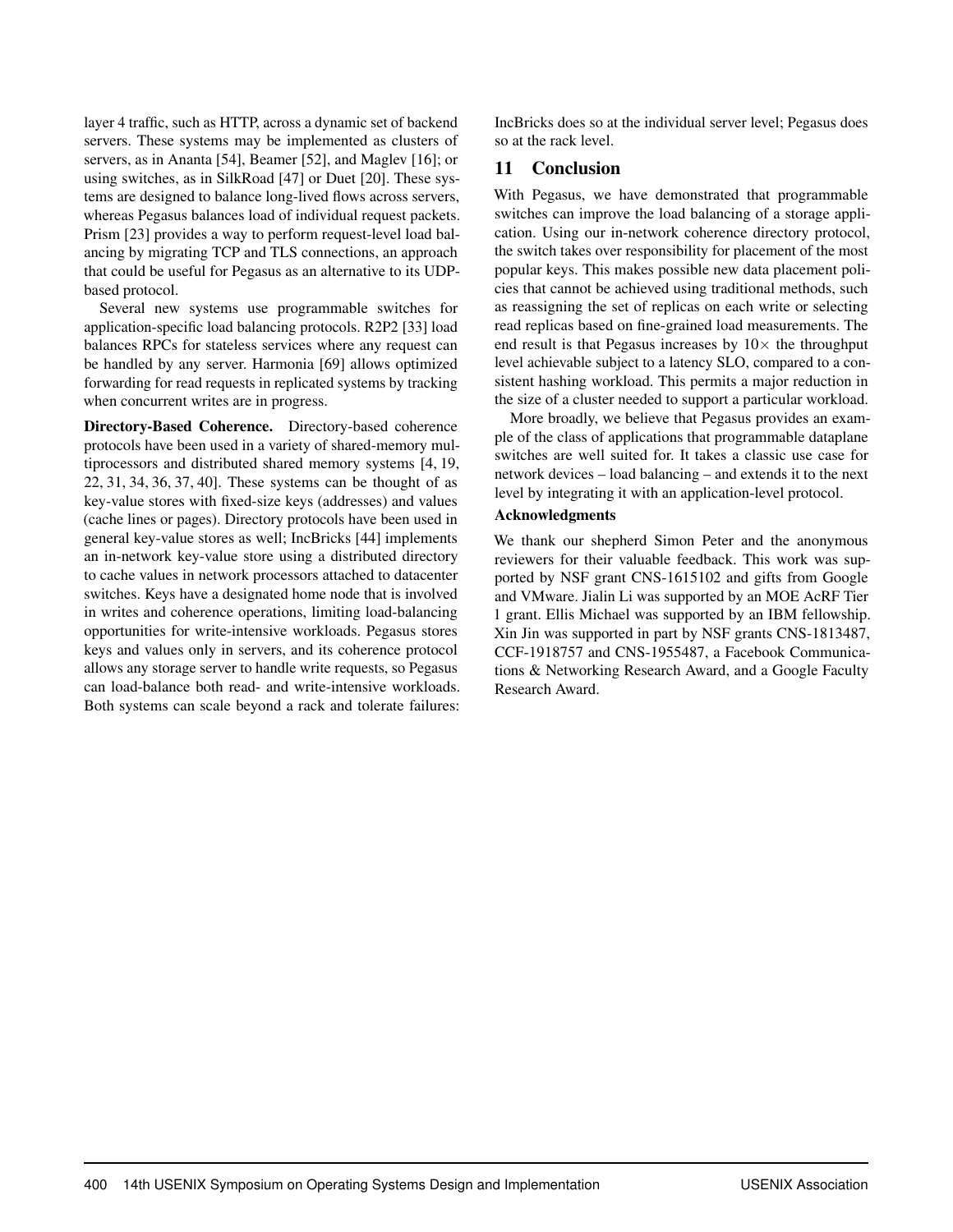## References

- <span id="page-15-8"></span>[1] A. Adya, R. Grandl, D. Myers, and H. Qin. Fast keyvalue stores: An idea whose time has come and gone. In *Proceedings of the 17th Workshop on Hot Topics in Operating Systems (HotOS '19)*, Bertinoro, Italy, May 2019.
- <span id="page-15-9"></span>[2] A. Adya, D. Myers, J. Howell, J. Elson, C. Meek, V. Khemani, S. Fulger, P. Gu, L. Bhuvanagiri, J. Hunter, R. Peon, L. Kai, A. Shraer, A. Merchant, and K. Lev-Ari. Slicer: Auto-sharding for datacenter applications. In *Proceedings of the 12th USENIX Symposium on Operating Systems Design and Implementation (OSDI '16)*, Savannah, GA, Nov. 2016.
- <span id="page-15-0"></span>[3] B. Atikoglu, Y. Xu, E. Frachtenberg, S. Jiang, and M. Paleczny. Workload analysis of a large-scale keyvalue store. In *Proceedings of the 12th ACM SIGMET-RICS/PERFORMANCE Joint International Conference on Measurement and Modeling of Computer Systems (SIGMETRICS '12)*, London, England, UK, 2012.
- <span id="page-15-4"></span>[4] J. K. Bennett, J. B. Carter, and W. Zwaenepoel. Munin: Distributed shared memory based on type-specific memory coherence. In *Proceedings of the Second ACM SIG-PLAN Symposium on Principles and Practice of Parallel Programming (PPOPP '90)*, 1990.
- <span id="page-15-1"></span>[5] B. Berg, D. S. Berger, S. McAllister, I. Grosof, S. Gunasekar, J. Lu, M. Uhlar, J. Carrig, N. Beckmann, M. Harchol-Balter, and G. R. Ganger. The CacheLib caching engine: Design and experiences at scale. In *Proceedings of the 14th USENIX Symposium on Operating Systems Design and Implementation (OSDI '20)*, Banff, AL, Canada, Nov. 2020.
- <span id="page-15-6"></span>[6] P. Bodik, A. Fox, M. J. Franklin, M. I. Jordan, and D. A. Patterson. Characterizing, modeling, and generating workload spikes for stateful services. In *Proceedings of the 1st ACM Symposium on Cloud Computing (SoCC '10)*, 2010.
- <span id="page-15-14"></span>[7] P. Bosshart, D. Daly, G. Gibb, M. Izzard, N. McKeown, J. Rexford, C. Schlesinger, D. Talayco, A. Vahdat, G. Varghese, and D. Walker. P4: Programming protocolindependent packet processors. *SIGCOMM Comput. Commun. Rev.*, July 2014.
- <span id="page-15-12"></span>[8] M. Burrows. The Chubby lock service for looselycoupled distributed systems. In *Proceedings of the 7th USENIX Symposium on Operating Systems Design and Implementation (OSDI '06)*, Seattle, WA, USA, Nov. 2006.
- <span id="page-15-10"></span>[9] S. Bykov, A. Geller, G. Kliot, J. R. Larus, R. Pandya, and J. Thelin. Orleans: Cloud computing for everyone. In *Proceedings of the 2nd ACM Symposium on Cloud Computing (SOCC '11)*, 2011.
- <span id="page-15-7"></span>[10] J. Chen, L. Chen, S. Wang, G. Zhu, Y. Sun, H. Liu, and F. Li. HotRing: A hotspot-aware in-memory key-value store. In *Proceedings of the 18th USENIX Conference on File and Storage Technologies (FAST '20)*, Santa Clara, CA, USA, Feb. 2020.
- <span id="page-15-17"></span>[11] Y. Cheng, A. Gupta, and A. R. Butt. An in-memory object caching framework with adaptive load balancing. In *Proceedings of the 10th European Conference on Computer Systems (EuroSys '15)*, Bordeaux, France, 2015.
- <span id="page-15-16"></span>[12] F. Dabek, M. F. Kaashoek, D. Karger, R. Morris, and I. Stoica. Wide-area cooperative storage with CFS. In *Proceedings of the 18th ACM Symposium on Operating Systems Principles (SOSP '01)*, Banff, AL, Canada, 2001.
- <span id="page-15-2"></span>[13] J. Dean and L. A. Barosso. The tail at scale. *Communications of the ACM*, 56(2):74–80, Feb. 2013.
- <span id="page-15-11"></span>[14] G. DeCandia, D. Hastorun, M. Jampani, G. Kakulapati, A. Lakshman, A. Pilchin, S. Sivasubramanian, P. Vosshall, and W. Vogels. Dynamo: Amazon's highly available key-value store. In *Proceedings of the 21th ACM Symposium on Operating Systems Principles (SOSP '07)*, Stevenson, WA, USA, Oct. 2007.
- <span id="page-15-15"></span>[15] Intel Data Plane Development Kit. [https://www.dpdk.](https://www.dpdk.org/) [org/](https://www.dpdk.org/).
- <span id="page-15-18"></span>[16] D. E. Eisenbud, C. Yi, C. Contavalli, C. Smith, R. Kononov, E. Mann-Hielscher, A. Cilingiroglu, B. Cheyney, W. Shang, and J. D. Hosein. Maglev: A fast and reliable software network load balancer. In *Proceedings of the 13th USENIX Conference on Networked Systems Design and Implementation (NSDI '16)*, Santa Clara, CA, 2016.
- <span id="page-15-3"></span>[17] B. Fan, H. Lim, D. G. Andersen, and M. Kaminsky. Small cache, big effect: Provable load balancing for randomly partitioned cluster services. In *Proceedings of the 2nd ACM Symposium on Cloud Computing (SOCC '11)*, Cascais, Portugal, 2011.
- <span id="page-15-13"></span>[18] P. Fonseca, K. Zhang, X. Wang, and A. Krishnamurthy. An empirical study on the correctness of formally verified distributed systems. In *Proceedings of the 12th ACM SIGOPS EuroSys (EuroSys '17)*, Belgrade, Serbia, Apr. 2017.
- <span id="page-15-5"></span>[19] S. Frank, H. Burkhardt, and J. Rothnie. The KSR 1: Bridging the gap between shared memory and MPPs. In *Digest of Papers. Compcon Spring*, pages 285–294, Feb 1993.
- <span id="page-15-19"></span>[20] R. Gandhi, H. H. Liu, Y. C. Hu, G. Lu, J. Padhye, L. Yuan, and M. Zhang. Duet: Cloud scale load balancing with hardware and software. In *Proceedings of the 2014 ACM SIGCOMM*, Chicago, IL, USA, 2014.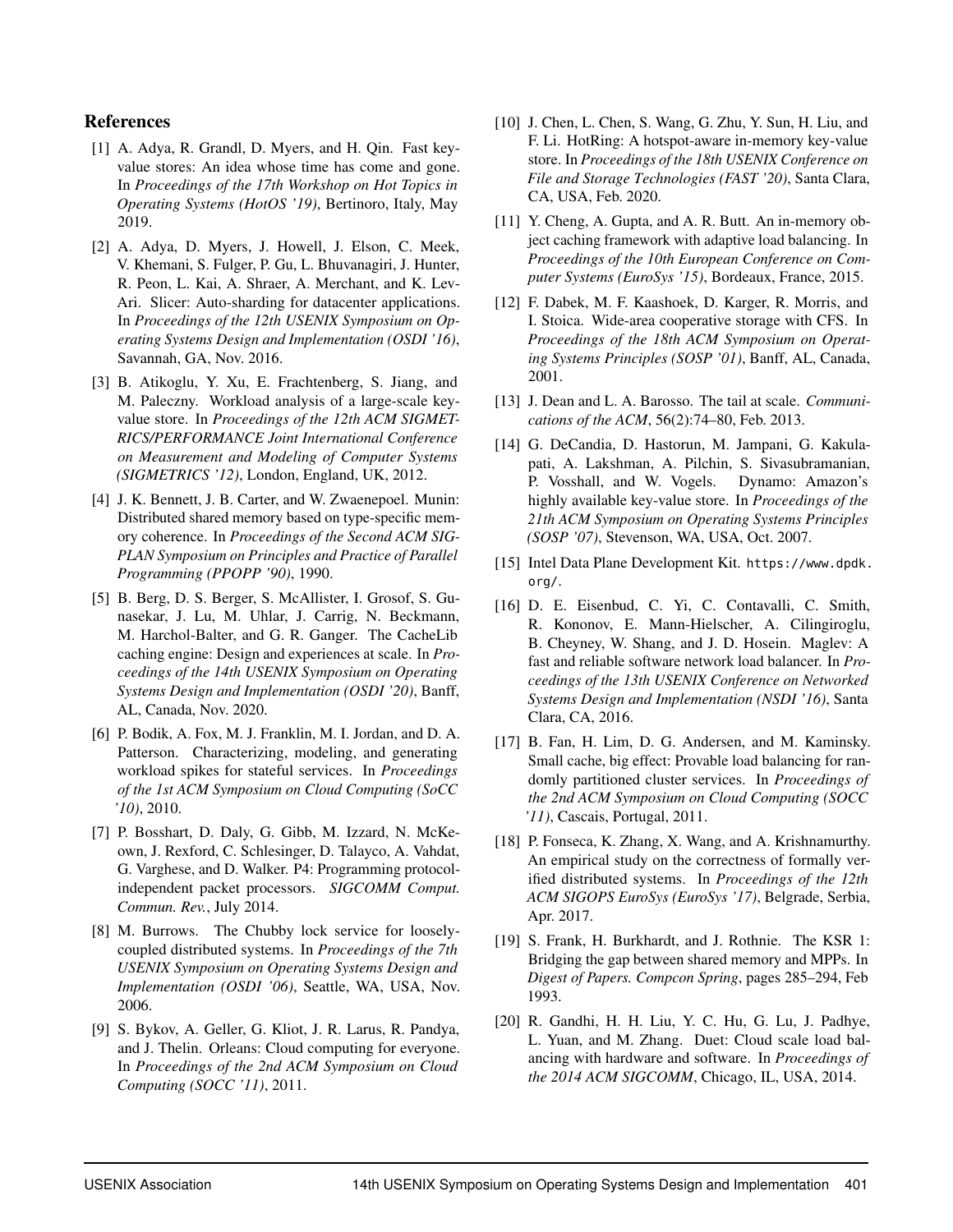- <span id="page-16-9"></span>[21] V. Gavrielatos, A. Katsarakis, A. Joshi, N. Oswald, B. Grot, and V. Nagarajan. Scale-out ccNUMA: Exploiting skew with strongly consistent caching. In *Proceedings of the 13th European Conference on Systems (Eurosys '18)*, 2018.
- <span id="page-16-1"></span>[22] D. B. Gustavson. The scalable coherent interface and related standards projects. *IEEE Micro*, 12(1):10–22, Jan. 1992.
- <span id="page-16-20"></span>[23] Y. Hayakawa, M. Honda, D. Santry, and L. Eggert. Prism: Proxies without the pain. In *Proceedings of the 18th USENIX Symposium on Networked Systems Design and Implementation (NSDI '21)*, Boston, MA, USA, Feb. 2021.
- <span id="page-16-16"></span>[24] M. P. Herlihy and J. M. Wing. Linearizability: A correctness condition for concurrent objects. *ACM Trans. Program. Lang. Syst.*, July 1990.
- <span id="page-16-12"></span>[25] M. Honda, G. Lettieri, L. Eggert, and D. Santry. PASTE: A network programming interface for non-volatile main memory. In *Proceedings of the 15th USENIX Symposium on Networked Systems Design and Implementation (NSDI '18)*, Renton, WA, USA, Apr. 2018.
- <span id="page-16-8"></span>[26] Q. Huang, H. Gudmundsdottir, Y. Vigfusson, D. A. Freedman, K. Birman, and R. van Renesse. Characterizing load imbalance in real-world networked caches. In *Proceedings of the 13th ACM Workshop on Hot Topics in Networks (HotNets '14)*, 2014.
- <span id="page-16-17"></span>[27] P. Hunt, M. Konar, F. P. Junqueira, and B. Reed. ZooKeeper: Wait-free coordination for Internet-scale systems. In *Proceedings of the 2010 USENIX Annual Technical Conference*, Boston, MA, USA, June 2010.
- <span id="page-16-18"></span>[28] Incomplete high-level spec prevents verification of exactly-once semantic. [https:](https://github.com/microsoft/Ironclad/issues/3) [//github.com/microsoft/Ironclad/issues/3](https://github.com/microsoft/Ironclad/issues/3).
- <span id="page-16-7"></span>[29] X. Jin, X. Li, H. Zhang, R. Soulé, J. Lee, N. Foster, C. Kim, and I. Stoica. NetCache: Balancing key-value stores with fast in-network caching. In *Proceedings of the 26th Symposium on Operating Systems Principles (SOSP '17)*, Shanghai, China, 2017.
- <span id="page-16-0"></span>[30] D. Karger, E. Lehman, T. Leighton, R. Panigrahy, M. Levine, and D. Lewin. Consistent hashing and random trees: Distributed caching protocols for relieving hot spots on the world wide web. In *Proceedings of the 29th Annual ACM Symposium on Theory of Computing (STOC '97)*, El Paso, Texas, USA, 1997.
- <span id="page-16-2"></span>[31] P. Keleher, A. L. Cox, S. Dwarkadas, and W. Zwaenepoel. Treadmarks: Distributed shared memory on standard workstations and operating systems. In *Proceedings of the USENIX Winter 1994 Technical Conference*, WTEC '94, San Francisco, CA, USA, 1994.
- <span id="page-16-19"></span>[32] M. Klems, A. Silberstein, J. Chen, M. Mortazavi, S. A. Albert, P. Narayan, A. Tumbde, and B. Cooper. The Yahoo!: Cloud datastore load balancer. In *Proceedings of the Fourth International Workshop on Cloud Data Management (CloudDB '12)*, 2012.
- <span id="page-16-21"></span>[33] M. Koglas, G. Prekas, A. Ghosn, J. Fietz, and E. Bugnion. R2P2: Making RPCs first-class datacenter citizens. In *Proceedings of the 2019 USENIX Annual Technical Conference*, Renton, WA, USA, July 2019.
- <span id="page-16-3"></span>[34] J. Kuskin, D. Ofelt, M. Heinrich, J. Heinlein, R. Simoni, K. Gharachorloo, J. Chapin, D. Nakahira, J. Baxter, M. Horowitz, A. Gupta, M. Rosenblum, and J. Hennessy. The Stanford FLASH multiprocessor. In *Proceedings of the 21st Annual International Symposium on Computer Architecture (ISCA '94)*, 1994.
- <span id="page-16-14"></span>[35] L. Lamport. Paxos made simple. *ACM SIGACT News*, 32(4), Dec. 2001.
- <span id="page-16-4"></span>[36] J. Laudon and D. Lenoski. The SGI origin: A ccNUMA highly scalable server. In *Proceedings of the 24th Annual International Symposium on Computer Architecture (ISCA '97)*, 1997.
- <span id="page-16-5"></span>[37] D. Lenoski, J. Laudon, K. Gharachorloo, A. Gupta, and J. Hennessy. The directory-based cache coherence protocol for the DASH multiprocessor. In *Proceedings of the 17th Annual International Symposium on Computer Architecture (ISCA '90)*, Seattle, WA, USA, 1990.
- <span id="page-16-13"></span>[38] B. Li, Z. Ruan, W. Xiao, Y. Lu, Y. Xiong, A. Putnam, E. Chen, and L. Zhang. KV-Direct: High-performance in-memory key-value store with programmable NIC. In *Proceedings of the 26th Symposium on Operating Systems Principles (SOSP '17)*, Shanghai, China, 2017.
- <span id="page-16-15"></span>[39] J. Li, E. Michael, N. K. Sharma, A. Szekeres, and D. R. K. Ports. Just say NO to Paxos overhead: Replacing consensus with network ordering. In *Proceedings of the 12th USENIX Conference on Operating Systems Design and Implementation (OSDI '16)*, Savannah, GA, USA, 2016.
- <span id="page-16-6"></span>[40] K. Li and P. Hudak. Memory coherence in shared virtual memory systems. *ACM Trans. Comput. Syst.*, 7(4):321– 359, Nov. 1989.
- <span id="page-16-10"></span>[41] X. Li, R. Sethi, M. Kaminsky, D. G. Andersen, and M. J. Freedman. Be fast, cheap and in control with SwitchKV. In *Proceedings of the 13th Usenix Conference on Networked Systems Design and Implementation (NSDI '16)*, Santa Clara, CA, USA, 2016.
- <span id="page-16-11"></span>[42] H. Lim, D. Han, D. G. Andersen, and M. Kaminsky. MICA: A holistic approach to fast in-memory key-value storage. In *Proceedings of the 11th USENIX Symposium on Networked Systems Design and Implementation (NSDI '14)*, Seattle, WA, USA, Apr. 2014.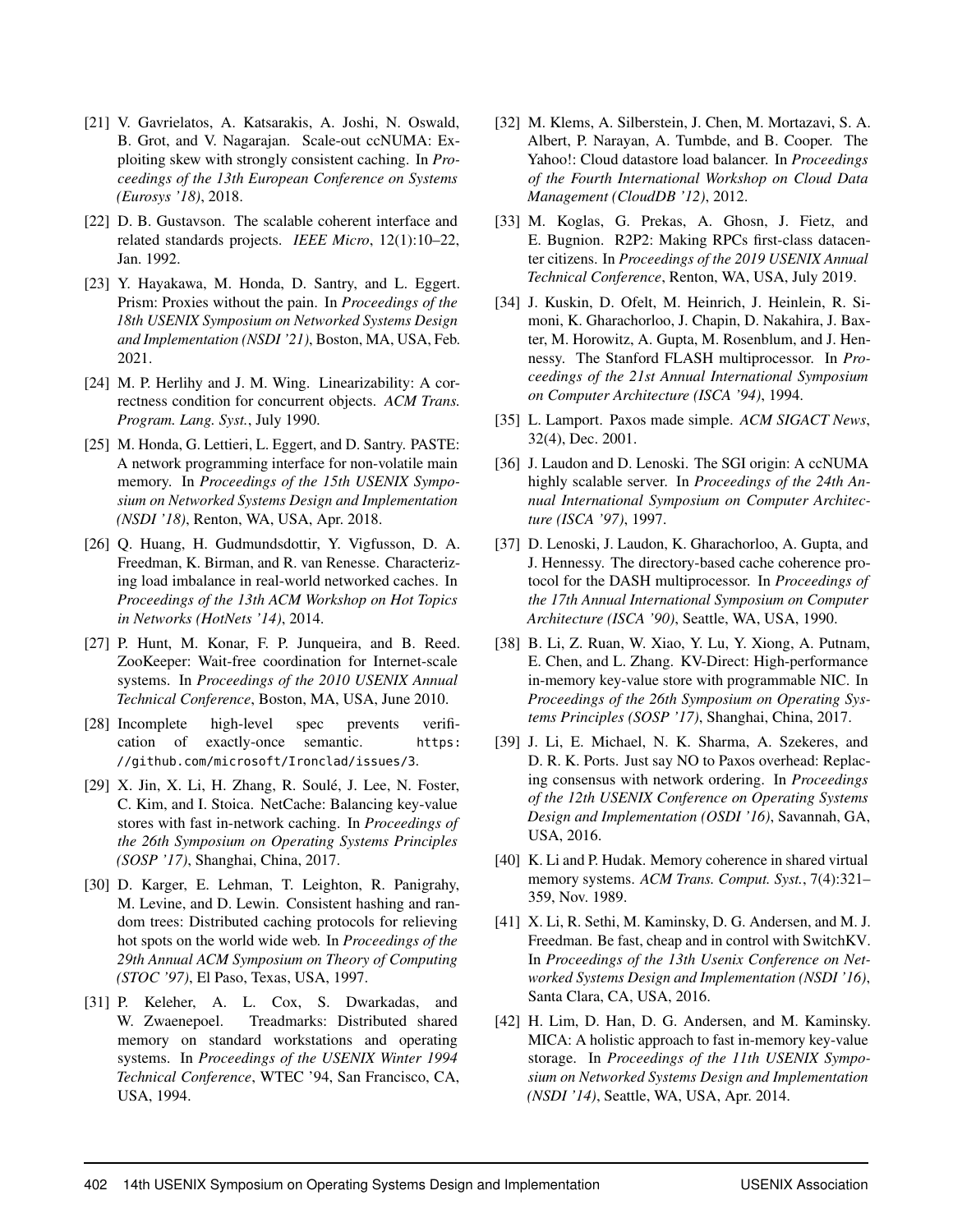- <span id="page-17-15"></span>[43] B. Liskov and J. Cowling. Viewstamped replication revisited. Technical Report MIT-CSAIL-TR-2012-021, MIT Computer Science and Artificial Intelligence Laboratory, Cambridge, MA, USA, July 2012.
- <span id="page-17-22"></span>[44] M. Liu, L. Luo, J. Nelson, L. Ceze, A. Krishnamurthy, and K. Atreya. IncBricks: Toward in-network computation with an in-network cache. In *Proceedings of the 22nd International Conference on Architectural Support for Programming Languages and Operating Systems (ASPLOS '17)*, Xi'an, China, 2017.
- <span id="page-17-2"></span>[45] Z. Liu, Z. Bai, Z. Liu, X. Li, C. Kim, V. Braverman, X. Jin, and I. Stoica. DistCache: Provable load balancing for large-scale storage systems with distributed caching. In *Proceedings of the 17th USENIX Conference on File and Storage Technologies (FAST '19)*, Boston, MA, USA, Feb. 2019. USENIX.
- <span id="page-17-7"></span>[46] Y. Mao, E. Kohler, and R. Morris. Cache craftiness for fast multicore key-value storage. In *Proceedings of the 7th European Conference on Computer Systems (EuroSys '12)*, Bern, Switzerland, Apr. 2012.
- <span id="page-17-21"></span>[47] R. Miao, H. Zeng, C. Kim, J. Lee, and M. Yu. SilkRoad: Making stateful layer-4 load balancing fast and cheap using switching ASICs. In *Proceedings of the 2017 ACM SIGCOMM*, Los Angeles, CA, USA, 2017.
- <span id="page-17-8"></span>[48] C. Mitchell, Y. Geng, and J. Li. Using one-sided RDMA reads to build a fast, CPU-efficient key-value store. In *Proceedings of the 2013 USENIX Annual Technical Conference*, San Jose, CA, USA, June 2013.
- <span id="page-17-1"></span>[49] M. Mitzenmacher. The power of two choices in randomized load balancing. *IEEE Transactions on Parallel and Distributed Systems*, 12(10):1094–1104, Oct. 2001.
- <span id="page-17-0"></span>[50] R. Nishtala, H. Fugal, S. Grimm, M. Kwiatkowski, H. Lee, H. C. Li, R. McElroy, M. Paleczny, D. Peek, P. Saab, D. Stafford, T. Tung, and V. Venkataramani. Scaling Memcache at Facebook. In *Proceedings of the 10th USENIX Conference on Networked Systems Design and Implementation (NSDI '13)*, Lombard, IL, USA, 2013.
- <span id="page-17-4"></span>[51] S. Novakovic, A. Daglis, E. Bugnion, B. Falsafi, and B. Grot. An analysis of load imbalance in scale-out data serving. In *Proceedings of the 2016 ACM SIGMETRICS International Conference on Measurement and Modeling of Computer Science (SIGMETRICS '16)*, 2016.
- <span id="page-17-20"></span>[52] V. Olteanu, A. Agache, A. Voinescu, and C. Raiciu. Stateless datacenter load-balancing with Beamer. In *15th USENIX Symposium on Networked Systems Design and Implementation (NSDI '18)*, Renton, WA, 2018.
- <span id="page-17-5"></span>[53] J. Ousterhout, P. Agrawal, D. Erickson, C. Kozyrakis, J. Leverich, D. Mazières, S. Mitra, A. Narayanan, G. Parulkar, M. Rosenblum, S. M. Rumble, E. Stratmann, and R. Stutsman. The case for RAMClouds: Scal-

able high-performance storage entirely in DRAM. *ACM SIGOPS Operating Systems Review*, 43(4):92–105, Dec. 2009.

- <span id="page-17-19"></span>[54] P. Patel, D. Bansal, L. Yuan, A. Murthy, A. Greenberg, D. A. Maltz, R. Kern, H. Kumar, M. Zikos, H. Wu, C. Kim, and N. Karri. Ananta: Cloud scale load balancing. In *Proceedings of the 2013 ACM SIGCOMM*, SIGCOMM '13, Hong Kong, China, 2013.
- <span id="page-17-14"></span>[55] Pegasus public repository. [https://github.com/](https://github.com/NUS-Systems-Lab/pegasus) [NUS-Systems-Lab/pegasus](https://github.com/NUS-Systems-Lab/pegasus).
- <span id="page-17-3"></span>[56] D. R. K. Ports and J. Nelson. When should the network be the computer? In *Proceedings of the 17th Workshop on Hot Topics in Operating Systems (HotOS '19)*, Bertinoro, Italy, May 2019.
- <span id="page-17-9"></span>[57] K. V. Rashmi, M. Chowdhury, J. Kosaian, I. Stoica, and K. Ramchandran. EC-cache: Load-balanced, lowlatency cluster caching with online erasure coding. In *Proceedings of the 12th USENIX Conference on Operating Systems Design and Implementation*, OSDI'16, Savannah, GA, USA, 2016.
- <span id="page-17-6"></span>[58] Redis in-memory data structure store. [https://redis.](https://redis.io/) [io/](https://redis.io/).
- <span id="page-17-10"></span>[59] A. Rowstron and P. Druschel. Pastry: Scalable, decentralized object location and routing for large-scale peerto-peer systems. In *Proceedings of the 18th IFIP/ACM International Conference on Distributed Systems Platforms (Middleware 2001)*, Heidelberg, Germany, Nov. 2001.
- <span id="page-17-11"></span>[60] I. Stoica, R. Morris, D. Liben-Nowell, D. R. Karger, M. F. Kaashoek, F. Dabek, and H. Balakrishnan. Chord: a scalable peer-to-peer lookup protocol for internet applications. *IEEE/ACM Transactions on Networking*, 11(1):149–160, Feb. 2003.
- <span id="page-17-18"></span>[61] R. Taft, E. Mansour, M. Serafini, J. Duggan, A. J. Elmore, A. Aboulnaga, A. Pavlo, and M. Stonebraker. Estore: Fine-grained elastic partitioning for distributed transaction processing systems. *Proc. VLDB Endow.*, 8(3):245–256, Nov. 2014.
- <span id="page-17-17"></span>[62] Apache Thrift software framework. [https://thrift.](https://thrift.apache.org/) [apache.org/](https://thrift.apache.org/).
- <span id="page-17-16"></span>[63] Barefoot Tofino programmable switch ASICs. [https://www.barefootnetworks.com/products/](https://www.barefootnetworks.com/products/brief-tofino/) [brief-tofino/](https://www.barefootnetworks.com/products/brief-tofino/).
- <span id="page-17-12"></span>[64] Barefoot Tofino 2: Second-generation of world's fastest P4-programmable Ethernet switch ASICs. [https://www.barefootnetworks.com/products/](https://www.barefootnetworks.com/products/brief-tofino-2/) [brief-tofino-2/](https://www.barefootnetworks.com/products/brief-tofino-2/).
- <span id="page-17-13"></span>[65] Broadcom's Tomahawk 3 Ethernet switch chip.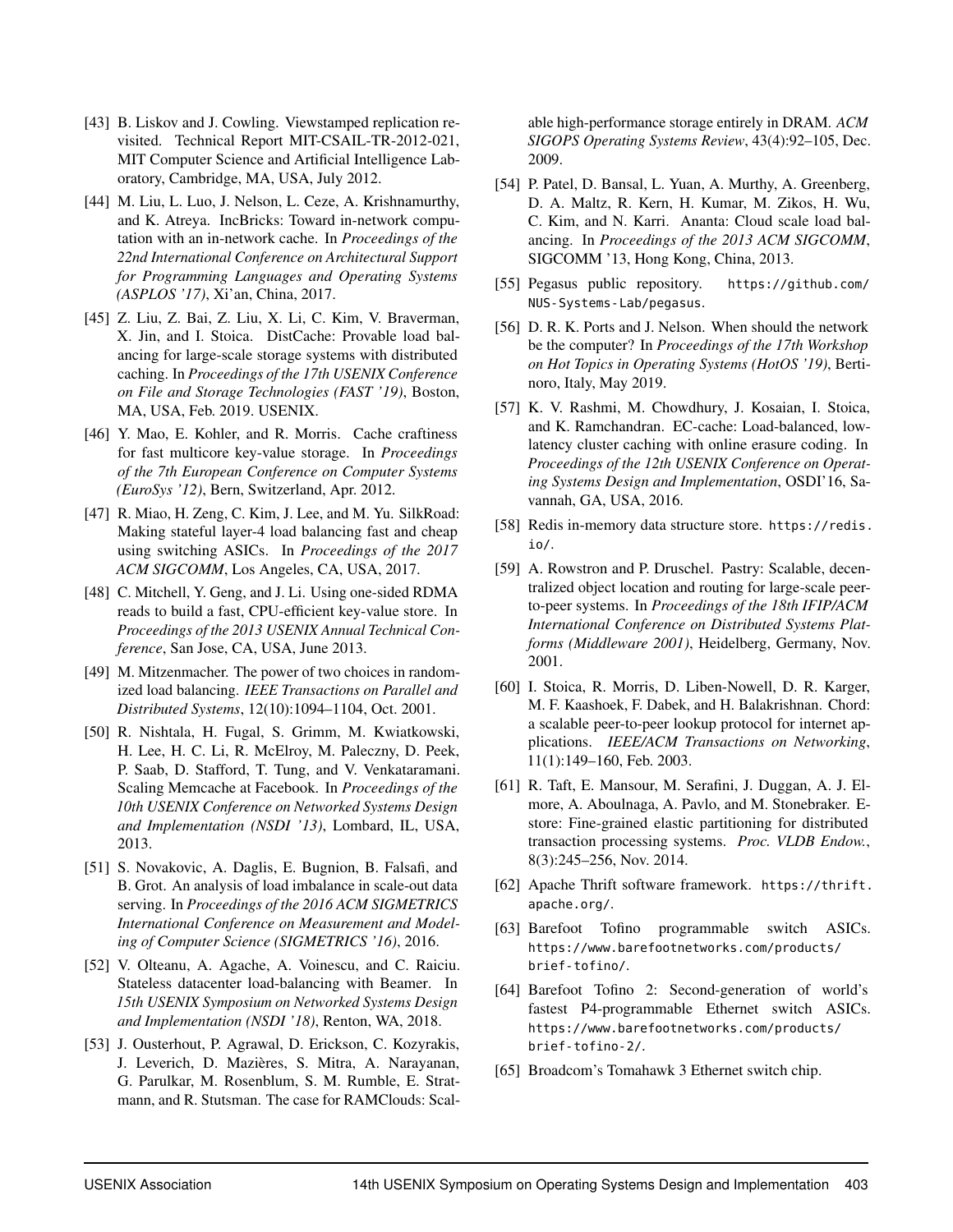- <span id="page-18-1"></span>[66] R. van Renesse and F. B. Schneider. Chain replication for supporting high throughput and availability. In *Proceedings of the 6th Conference on Symposium on Operating Systems Design & Implementation (OSDI '04)*, San Francisco, CA, USA, 2004.
- <span id="page-18-0"></span>[67] J. Yang, Y. Yue, and R. Vinayak. A large scale analysis of hundreds of in-memory cache clusters at Twitter. In *Proceedings of the 14th USENIX Symposium on Operating Systems Design and Implementation (OSDI '20)*, Banff, AL, Canada, Nov. 2020.
- <span id="page-18-2"></span>[68] Y. Zhang, J. Yang, A. Memaripour, and S. Swanson. Mo-

jim: A reliable and highly-available non-volatile memory system. In *Proceedings of the 20th International Conference on Architectural Support for Programming Languages and Operating Systems (ASPLOS '15)*, Istanbul, Turkey, Mar. 2015.

<span id="page-18-3"></span>[69] H. Zhu, Z. Bai, J. Li, E. Michael, D. R. K. Ports, I. Stoica, and X. Jin. Harmonia: Near-linear scalability for replicated storage with in-network conflict detection. *Proceedings of the VLDB Endowment*, 13(3):376–389, Nov. 2019.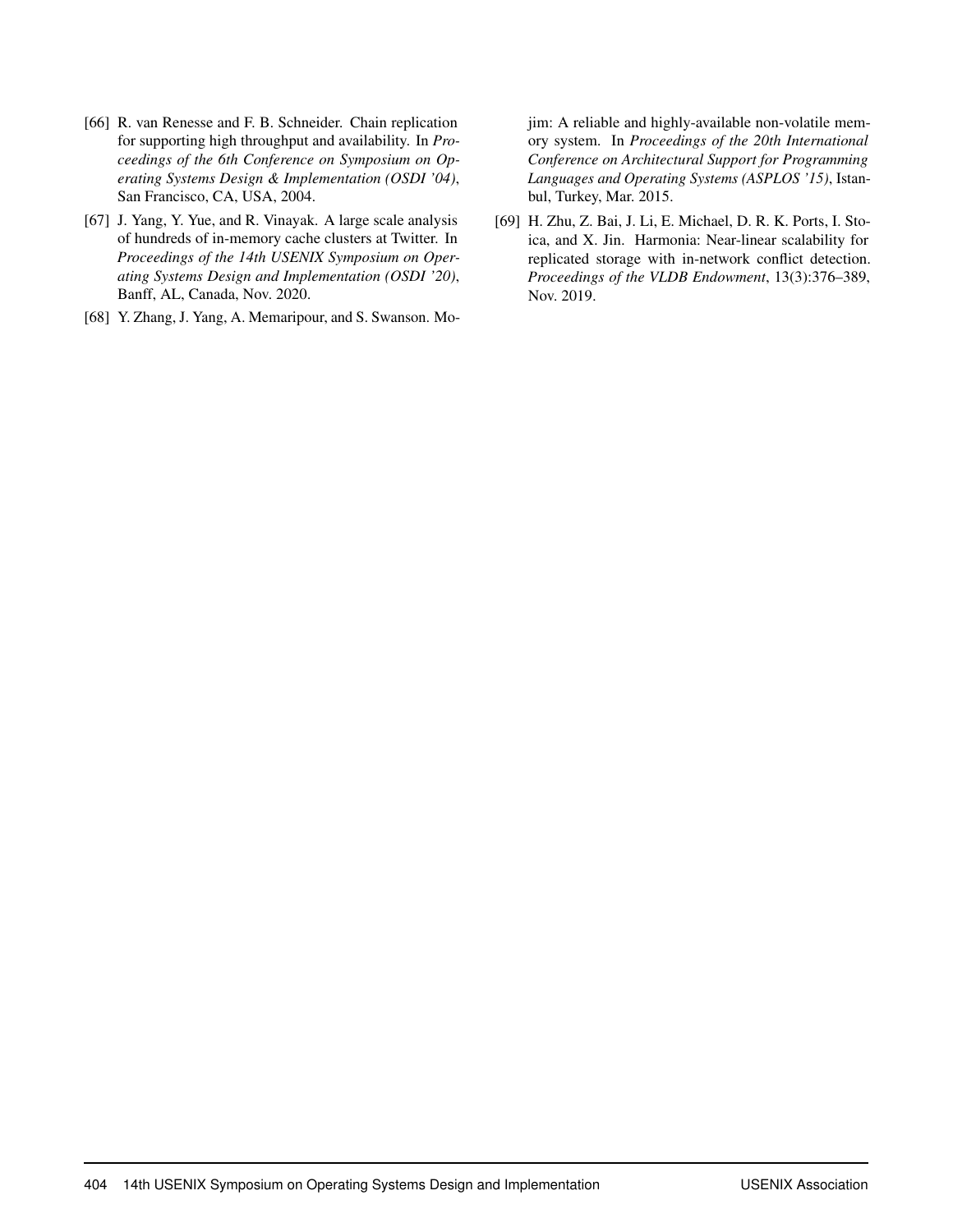## A Artifact Appendix

## Abstract

Our artifact includes the following components: 1) P4 source code of the Pegasus switch data plane, 2) Python source code of the Pegasus switch controller, 3) C++ implementation of an in-memory key-value store with Intel DPDK, 4) configuration files and Python/shell scripts for running Pegasus experiments in a cluster, and 5) a TLA+ specification of the Pegasus protocol. The artifact is publicly available at: <https://github.com/NUS-Systems-Lab/pegasus>.

## A.1 Artifact check-list

- Algorithm: Coherence protocol.
- Program: Key-value store, P4 packet processing program.
- Compilation: GCC 7.5.0 (Ubuntu 7.5.0-3ubuntu $118.04$ ), Barefoot SDE 9.1.1
- Binary: Generated from GCC compiler and Barefoot SDE.
- Run-time environment: Ubuntu 18.04 LTS (Linux 4.15), Barefoot SDE 9.1.1
- Hardware: Dual socket 2.2 GHz Intel Xeon Silver 4114 processors with 20 cores and 48 GB RAM per socket. Mellanox ConnectX-4 25 Gbit NICs. Arista 7170-64S (barefoot Tofinobased) programmable switch.
- Execution: Bash and Python scripts.
- Output: Throughput. Average, median, 90%, 99% latencies.
- Experiments: Experiments as specified in the main paper [\(§9\)](#page-10-2). Customizable experiment parameters: number of clients and servers, client request rate, read/write ratio, Zipfian coefficient, value size, number of keys, maximum number of replicated objects, and experiment duration.
- Expected experiment run time: 10-60 seconds per experiment.
- Public link: <https://github.com/NUS-Systems-Lab/pegasus>
- Code licenses: MIT license.

## A.2 Description

## *A.2.1 How to access*

All source code, configuration files, and scripts are publicly available at: <https://github.com/NUS-Systems-Lab/pegasus>.

## *A.2.2 Hardware dependencies*

The artifact requires a P4 programmable switch (e.g., Barefoot Tofino programmable switch ASIC). The network interface cards on the client and server machines need to support Intel DPDK.

## *A.2.3 Software dependencies*

The artifact has been tested on Ubuntu 18.04 LTS (Linux kernel 4.15). Compiling and running the Pegasus P4 data plane program require the Barefoot SDE (tested with version 9.1.1). Additional software package dependencies:

- libevent
- Intel TBB
- libnuma
- zlib
- DPDK (tested with version 19.11)
- Python Sorted Containers
- Python PyREM

## *A.2.4 Data sets*

Experiments in this artifact expect a text file that contains ASCII keys (one key per line) for the key-value store. We provide a sample keys file, artifact\_eval/keys, that has one million 64B-keys.

## A.3 Installation

First, download or clone the repository. Throughout this document, we will use the following macros:

- \$REPO: path to the root of the repository
- \$SDE: path to Barefoot SDE
- \$SDE\_INSTALL: path to Barefoot SDE installation directory
- *A.3.1 Compiling Client and Server Code*

Run make in \$REPO.

```
A.3.2 Compiling P4 Code
```
On the target P4 switch:

```
cd $SDE/pkgsrc/p4-build
```

```
./configure P4_PATH=$REPO/p4/p4_tofino/pegasus.p4 \
           P4_NAME=pegasus P4_PREFIX=pegasus \
           P4_VERSION=p4-14 P4_FLAGS="--verbose 2" \
           --with-tofino --prefix=$SDE_INSTALL \
            --enable-thrift
```

```
make && make install
```

```
./configure P4_PATH=$REPO/p4/netcache/one.p4 \
```

```
P4_NAME=netcache P4_PREFIX=netcache \
P4_VERSION=p4-14 P4_FLAGS="--verbose 2" \
--with-tofino --prefix=$SDE_INSTALL \
--enable-thrift
```

```
make && make install
```
Note that the location of p4-build may depend on the Barefoot SDE version.

## A.4 Experiment workflow

## *A.4.1 P4 Switch*

First, start the Pegasus switch daemon on the P4 switch:

```
cd $SDE
./run_switchd.sh -p pegasus
```
Or if running NetCache, run the following:

```
cd $SDE
```
./run\_switchd.sh -p netcache

In the switch shell, add and enable all switch ports used by the experiments.

Secondly, modify \$REPO/artifact\_eval/pegasus.json and \$REPO/artifact\_eval/netcache.json with the testbed cluster configuration (refer to artifact\_eval/README.md for configuration file format).